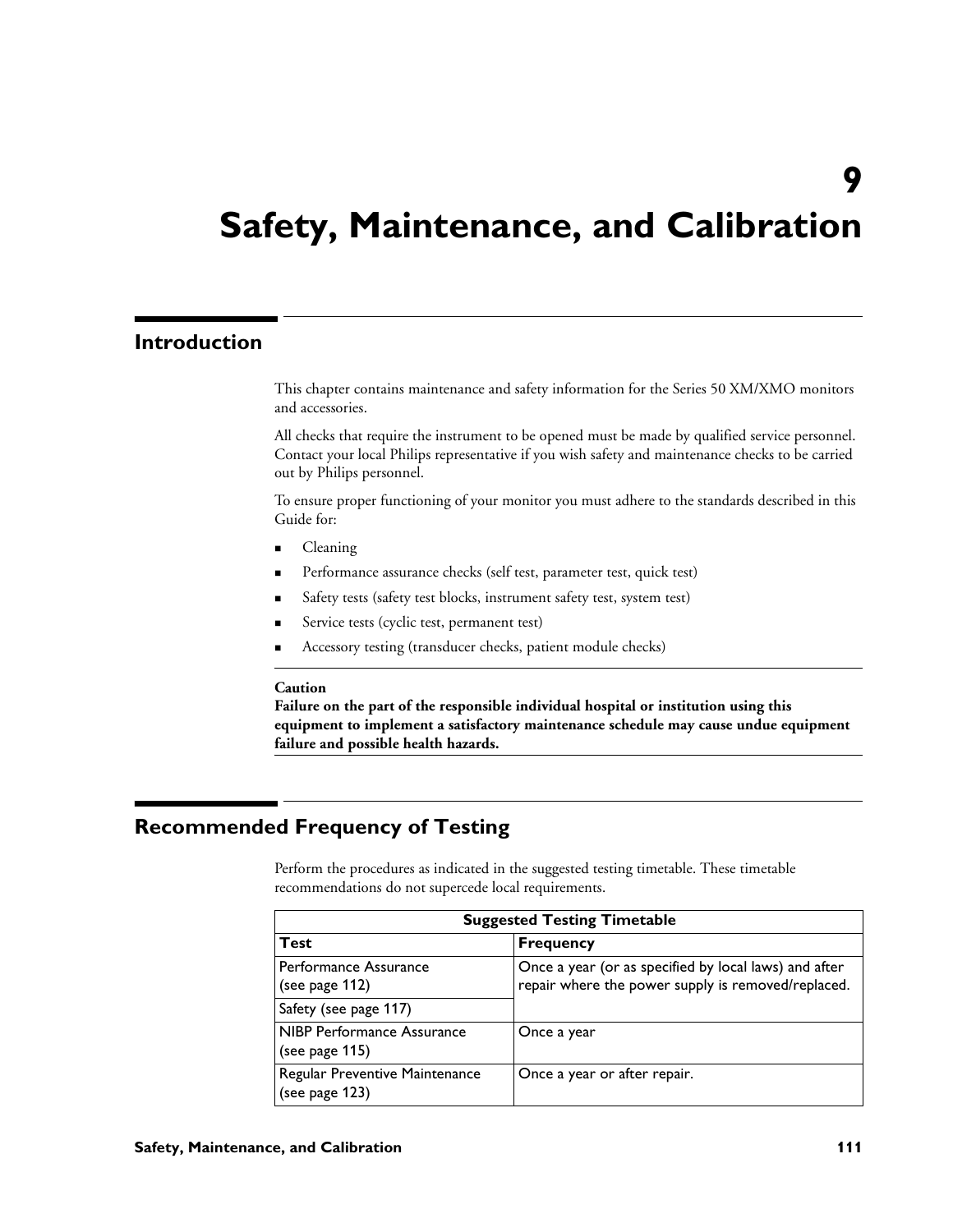# **Cleaning the Monitor**

Keep the outside surfaces of the monitor clean and free of dust and dirt. Use soap and water or Ethanol 70%. Do not pour liquid on the monitor or allow any to enter the monitor case. Although the monitor is chemically-resistant to most common hospital cleaners and non-caustic detergents, alternative cleaners are not recommended and may stain the monitor. Take extra care when cleaning the display surfaces; these are more sensitive to rough handling, scratches and breakage than the other external surfaces of the monitor. Many cleaning agents must be diluted before use. Follow the manufacturer's directions carefully to avoid damaging the instrument.

Never use an abrasive material such as steel wool or metal polish.

Wipe around the NIBP connector socket, not over it, to ensure that no water or cleaning solution enters the NBP input connector.

The *Instructions for Use* for this monitor contains more details about how to care for the monitor and the accessories.

# **Performance Assurance Tests**

**Self Test** The monitor automatically performs a basic-level self test when you switch it on. There are two possible types of error that you might see. A fatal error prevents the monitor from functioning. A non-fatal error allows you to continue to work but warns you of a problem that must be resolved swiftly.

- If a non-fatal error occurs (for example, if the batteries are low):
	- An error message is displayed for ten seconds.
	- Err xxx  $\mathbf{\Omega}$ , time and date are printed on the paper after ten seconds, and then every ten minutes.
		- ("xxx" is the number of the error message.)
	- Switch the monitor off and then on. If the error occurs again, try to solve the problem or, if you cannot, contact your Philips Service Engineer or Response Center.

(If the recorder is not on when the monitor is switched on, Err xxx  $\mathcal{L}\mathbf{\hat{N}}$  time and date are printed when it is switched on subsequently.)

- If a fatal error occurs (for example, if a board is defective):
	- An error message is displayed for ten seconds
	- After ten seconds, the monitor tries to restart.

If the error occurs again contact your Philips Service Engineer or Response Center.

**Parameter Test** The parameter test tests the processing of the signal to and from the transducer, but not the transducers themselves. To perform the parameter test:

- Switch on the monitor and the recorder
- Connect the transducers for the channels to be tested to the correct sockets.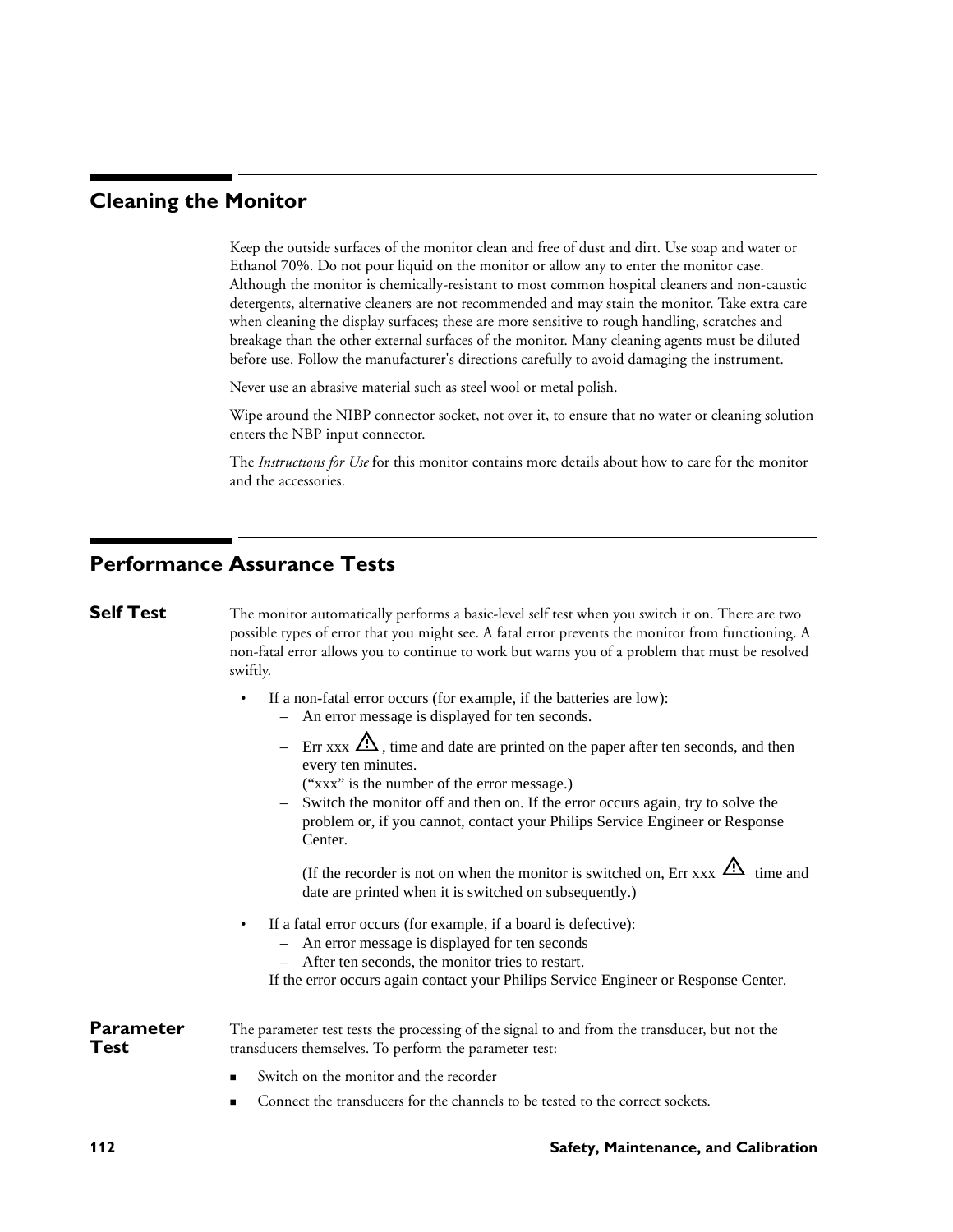### $\blacksquare$  Press  $\lceil \text{Test} \rceil$ .

The monitor produces an artificial signal for each transducer connected and the signals are processed. You will see that the test signal is displayed and the mode symbols light. You will also hear a sound specific for the type of transducer connected.

The following table shows the values recorded when the different transducers are correctly connected. Ensure that the recorder is switched on. If an error occurs, it is displayed for ten seconds and then Err  $\bigwedge$  is printed by the recorder together with the time/date annotation. After this time, Err  $\bigwedge$  is printed every ten minutes together with the time/date annotation.

| <b>Signal</b>                                                                                     | <b>Monitor Response</b>                                                                                                                                             |
|---------------------------------------------------------------------------------------------------|---------------------------------------------------------------------------------------------------------------------------------------------------------------------|
| US (Cardio 1/Combi)<br>using M1356A:                                                              | 190 is displayed and printed.<br>Signal quality indicator is green.<br>Fetal heartbeat is heard from loudspeaker.                                                   |
| US (Cardio 2)<br>using M1356A:                                                                    | 170 is displayed and printed.<br>Signal quality indicator is green.<br>Fetal heartbeat is heard from loudspeaker.                                                   |
| <b>TOCO</b><br>using M1355A:                                                                      | A signal alternating between 10 and 60 (for periods of 2 secs) for as<br>long as the key is pressed is displayed and printed.                                       |
| <b>DECG</b><br>using M1357A:<br>using M1365A, M1364A<br>(DECG cable M1362A must be<br>connected): | 200 is displayed and printed<br>Signal quality indicator is green.<br>Fetal heartbeat is heard from loudspeaker.                                                    |
| MECG<br>using M1359A:<br>using M1365A or M1364A<br>(MECG cable M1363A must be<br>connected):      | 120 is printed.<br>MECG indicator is on.<br>is displayed on the LCD screen.<br>120                                                                                  |
| US/MECG (Cardio 1/Combi)<br>using M1358A:                                                         | 190 is displayed.<br>190 and 120 are printed.<br>Signal quality indicator is green.<br>MECG is on.<br>Fetal and maternal heartbeats are heard form the loudspeaker. |
| Maternal SpO <sub>2</sub><br>using M1940A:                                                        | 99% is displayed on LCD and printed.<br>Pulse 120 $\sqrt{ }$ displayed on LCD screen.                                                                               |
| Fetal $SpO2$<br>using M1365A:                                                                     | 88% is displayed.                                                                                                                                                   |

**Table 9-1 Parameter Test**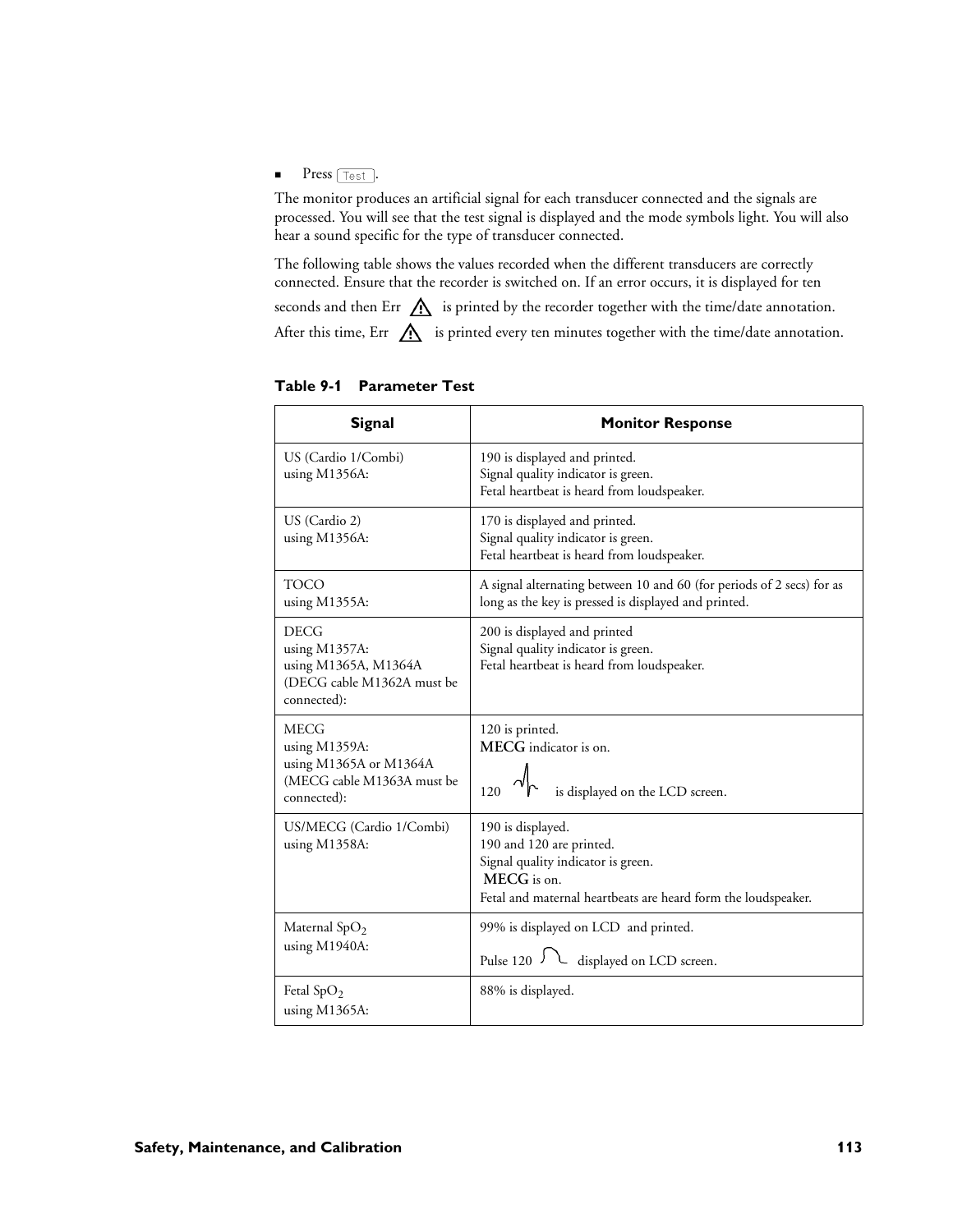# **Quick Test** The quick test takes approximately 15 seconds and tests the basic electronics of the monitor display, recorder and hardware. To carry out the test:

- 1. Remove any monitoring equipment plugged into the input sockets. Switch off or disconnect the telemetry receiver and any external devices connected to the monitor.
- 2. Switch on the monitor.
- 3. Press and release the test key. Check that:
	- all parts of the LED display windows light, followed by all the mode symbols. The upper and lower parts of the display flash alternately for about 10 seconds.
	- The left half and the right sides of the LCD display flash light and dark alternately.
	- A test pattern is printed on the paper. During the test the recorder paper speed is automatically set to 3cm/min and a test pattern is printed onto the recorder paper.



#### **Figure 9-1 Recorder Test Pattern**

The recorder ON/OFF light blinks in time with the display. Check the test pattern to ensure all the heating elements on the printer head are operational. Ensure that:

- No more than 20 dots are missing over the entire printhead.
- No more than 2 adjacent dots are inoperative.
- No dots in the mode annotation (for example, US1) are inoperative.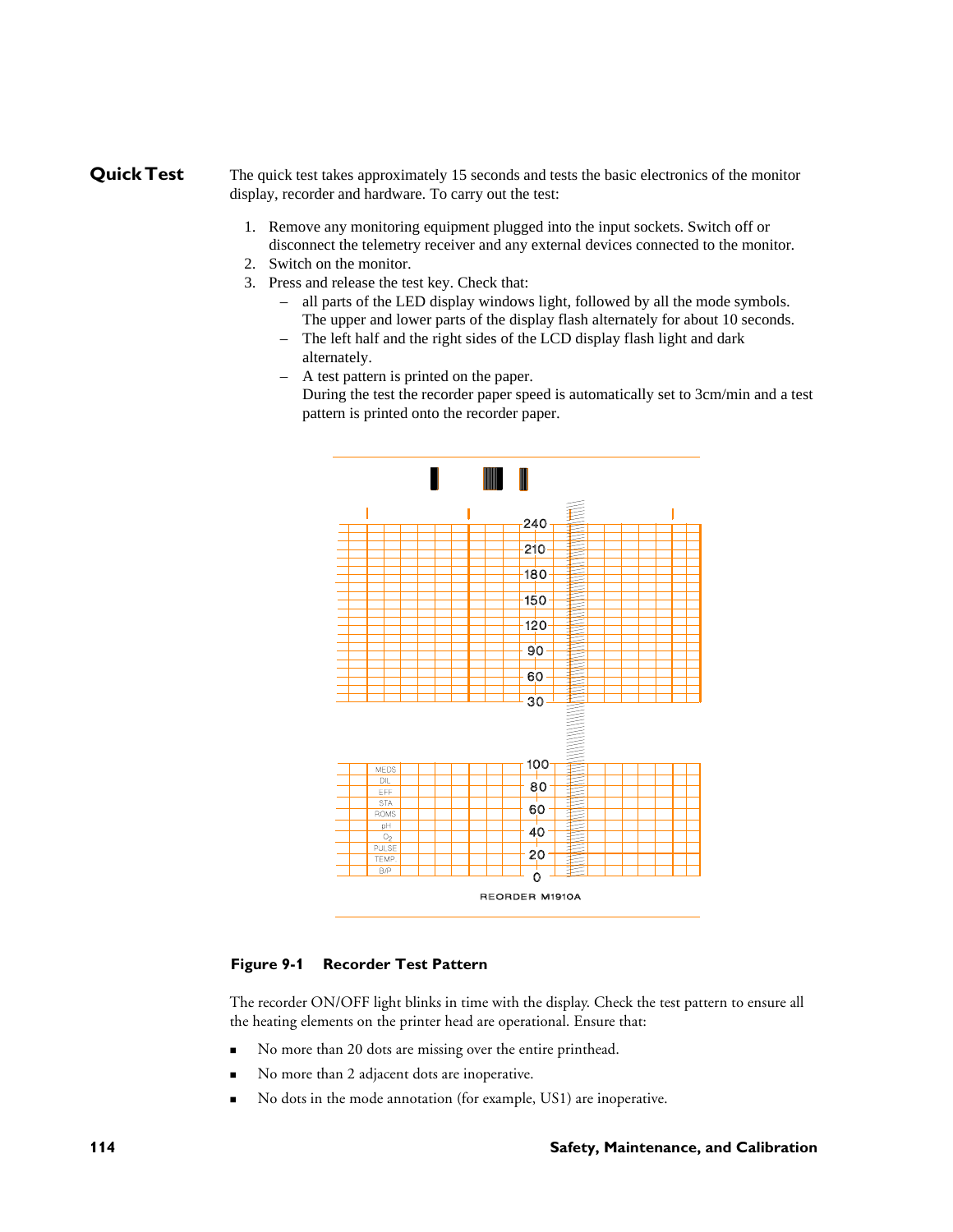If any of these conditions occur, replace the printhead.

If you do not release  $\left[\frac{\text{Test}}{\text{est}}\right]$  at the end of the test, the monitor repeats the pattern. Dots printed on the colored grid lines might appear light. This is not a fault. After the test the recorder paper speed is automatically reset to the pre-test value.

If an error occurs it is displayed for 10 seconds. (See Chapter 10, "Troubleshooting" for a table of error messages and possible solutions.) After this time Err  $\bigwedge$  is printed on the recorder together with the time/date annotation.

# **Performance Assurance: NIBP**

When to perform:

- 1. Regularly once a year.
- 2. After any repair related to the NIBP module (this includes NIBP software updates).

**Accuracy Test** 1. Enter the calibration mode (see page 131).

- 2. Pressurize the gauge to 220 mmHg.
- 3. Wait ten seconds for the measurement to stabilize.
- 4. Compare the manometer's value with the displayed value.
- 5. Document the value displayed by the monitor. If the difference is greater than ±3 mmHg, calibrate the module.
- Leakage Test 1. Enter the calibration mode (see page 131).
	- 2. Pressurize the gauge to 280 mmHg.
	- 3. Watch the pressure value for 60 seconds. After 60 seconds, the value should have decreased by less than 6 mmHg.
	- 4. Calculate and document: Leakage test = reference value 280 mmHg displayed value.
- **Linearity Test** 1. Enter the calibration mode (see page 131).
	- 2. Pressurize the gauge to 150 mmHg.
	- 3. Wait ten seconds for the measurement to stabilize.
	- 4. Compare the manometer's value with the displayed value.
	- 5. Document the value displayed by the monitor. If the difference is greater than  $\pm 3$  mmHg, calibrate the module.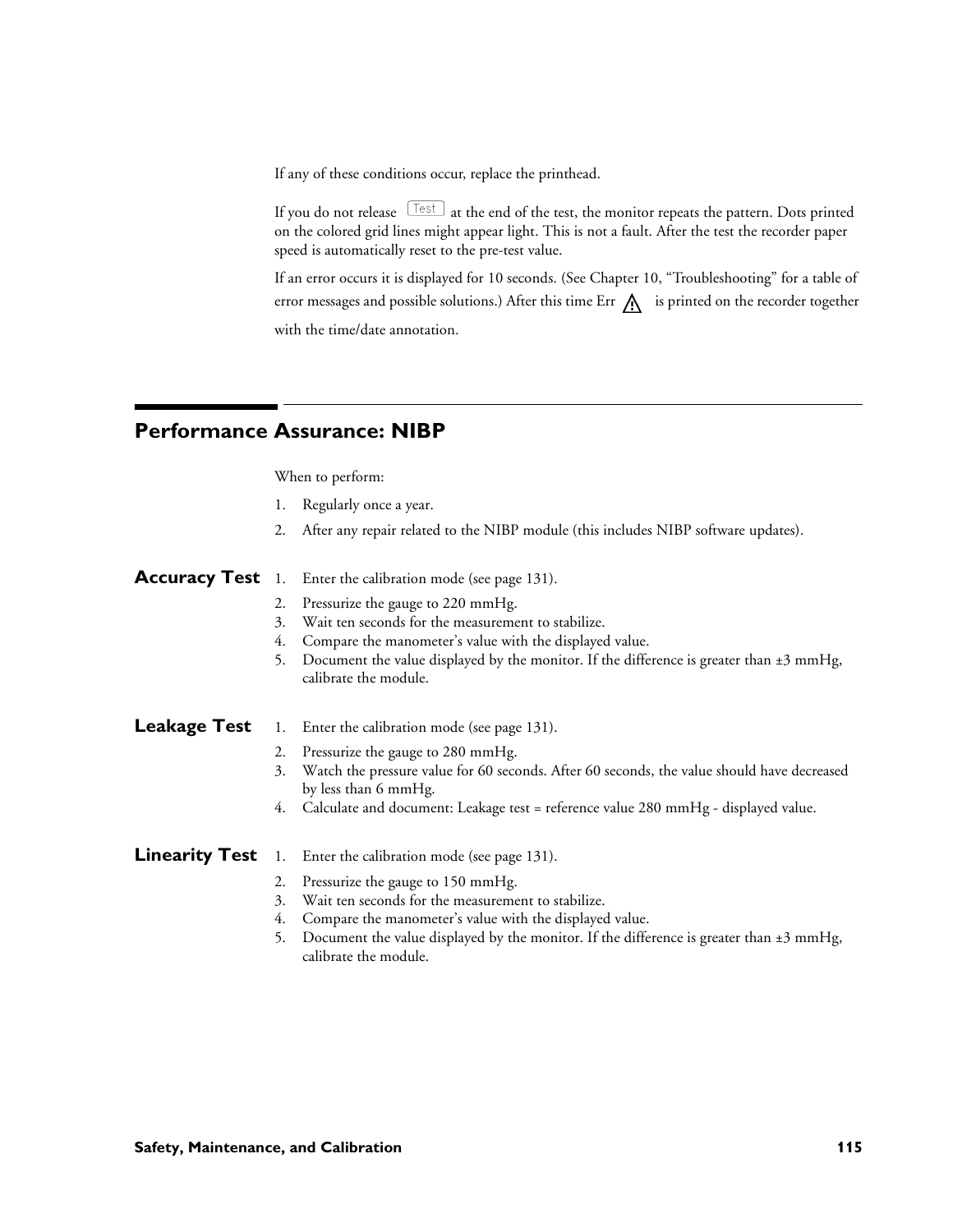# **Service Tests**

| <b>Cyclic Test</b>       | The cyclic test is a permanent self test: see "Running the Cyclic Test" on page 33 for instructions<br>on how to perform it. Any errors located are written to the error log and can be read using Read<br>Error log (see "Reading the Error Log" on page 34). |
|--------------------------|----------------------------------------------------------------------------------------------------------------------------------------------------------------------------------------------------------------------------------------------------------------|
| <b>Permanent</b><br>Test | You can configure the monitor to perform a permanent/continuous test. This is similar to the<br>cyclic test, which can be performed with the PC-based service software.                                                                                        |
|                          | To start the permanent test:                                                                                                                                                                                                                                   |
|                          | Disconnect all transducers from the monitor and disconnect, or switch off, Telemetry.<br>1.                                                                                                                                                                    |
|                          | Make sure the recorder is on.<br>2.                                                                                                                                                                                                                            |
|                          | While pressing $\left[\overline{F \mathbb{A}}\right]$ press $\left[\overline{\phantom{F}}\right]$ :<br>3.                                                                                                                                                      |
|                          | C01 is shown in the US1/US display.<br>٠                                                                                                                                                                                                                       |
|                          | 0 or 1 is shown in the Toco display.                                                                                                                                                                                                                           |
|                          | Press <b>F.</b> <sup><math>\triangle</math></sup> again to select the Function Menu:<br>4.                                                                                                                                                                     |
|                          | A01 (Print the Error Log) is shown in the US1/US display.                                                                                                                                                                                                      |
|                          | Press $\boxed{\text{+}}$ repeatedly to select <b>A03</b> .<br>5.                                                                                                                                                                                               |
|                          | Connect one or more transducers (the test performed depends on the transducers<br>6.<br>connected).                                                                                                                                                            |
|                          | Plug in the marker and hold its button down with tape. You can also use a shorted phone-<br>7.<br>jack to simulate the action of the marker.                                                                                                                   |
|                          | Press $\rightarrow$ to start the permanent test.<br>8.                                                                                                                                                                                                         |
|                          | The permanent test runs until you release the marker button.                                                                                                                                                                                                   |
|                          | Caution<br>DO NOT perform this test while a patient is being monitored.                                                                                                                                                                                        |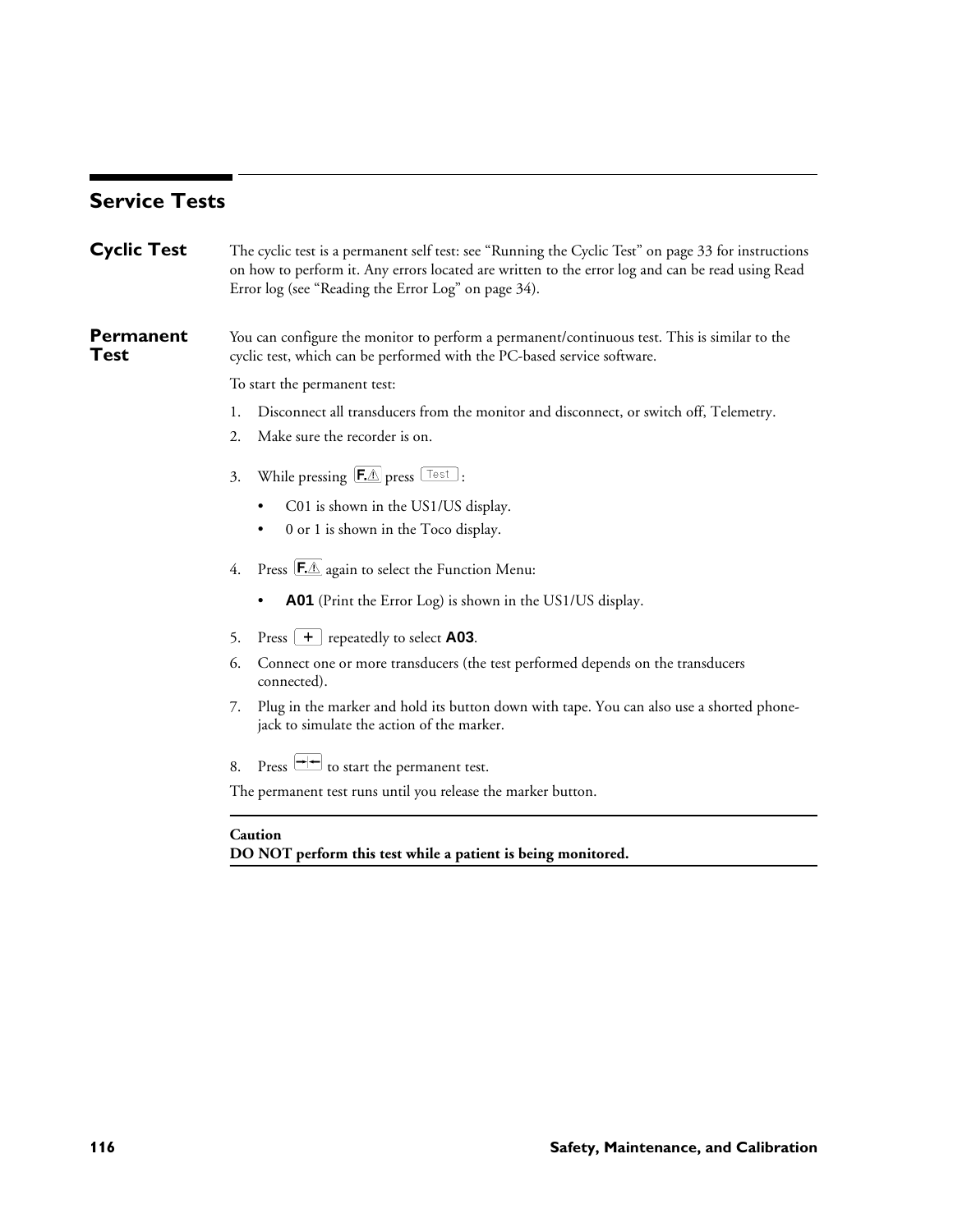# **Safety Tests**

This section defines the test and inspection procedures applicable to the Series 50 XM and XMO. Use the tables in the following section to determine what test and inspection results must be reported after an installation, upgrade, or repair has been carried out.

- Test Blocks in Table 9-2 tells you when to carry out the safety tests
- Test and Inspection Matrix in Table 9-3 tells you how to carry out the safety tests.

#### **Warning**

**Safety test requirements are set acccording to international standards, such as IEC/EN 60601-1 and IEC 60601-1-1, their national deviations, such as UL2601-1, CAN/CSA-C22.2 No. 601.1-M90 and No 601.1-S1-94, and specific local requirements. The safety tests detailed in this** *Service Guide* **are derived from international standards but may not be sufficient to meet local requirements.**

#### **Caution**

**The correct and accurate functioning of the equipment is ensured by the successful completion of the safety tests, performance test, and the system test (if applicable).**

### **Safety Test Procedures**

The test procedures outlined in this section are to be used only for verifying the safe installation or service of the product in its place of use. The safety tests described here refer specifically to installation, setup, repair and upgrade activities, and not to the aspects of safety that have already been tested during final acceptance at the factory.

Use safety testers complying with IEC 60601-1 internationally, or any local regulations applicable to the country of the installation. For safety test procedures see the operation instructions of the safety tester used, and follow any local regulations.

If you use the Metron safety tester, the Metron Report should print results as detailed in this chapter, along with other data.

For information and ordering guides for Metron products contact: Metron AS, Vegamot 8, N-7048 Trondheim, Norway www: http://www.metron-biomed.com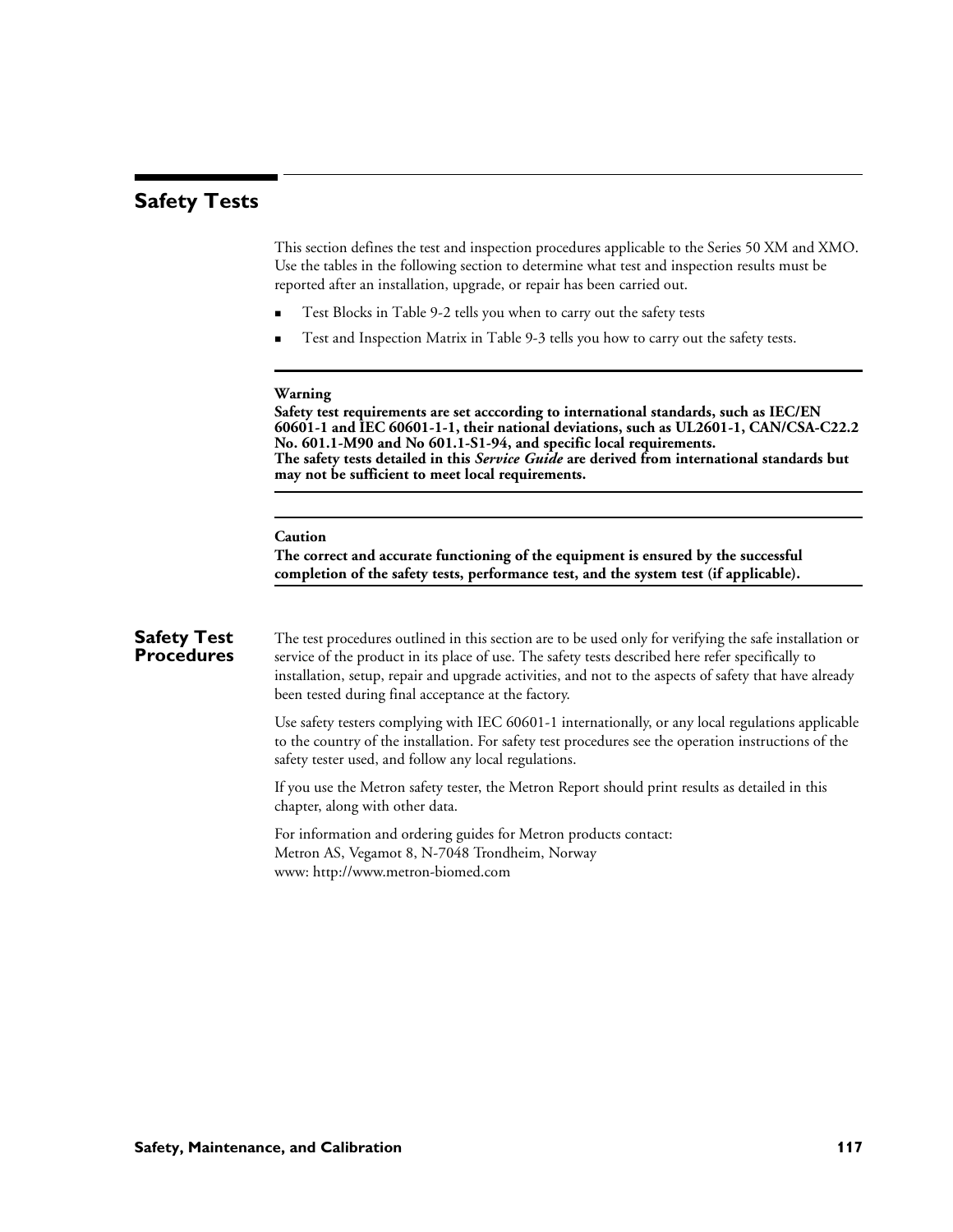# **When to Perform Safety Tests**

This table tells you when to perform specific safety tests. See page 119ff. for test details.

| <b>Service Event</b>                                                                                                              | <b>Test Block(s) Required</b>                                                                                                                                                                                                                                                                                                                      |
|-----------------------------------------------------------------------------------------------------------------------------------|----------------------------------------------------------------------------------------------------------------------------------------------------------------------------------------------------------------------------------------------------------------------------------------------------------------------------------------------------|
| Installation                                                                                                                      |                                                                                                                                                                                                                                                                                                                                                    |
| The product is customer installable.<br>For installation instructions refer also to<br>the Instructions for Use for your monitor. | Perform visual, power on and performance test blocks<br>(see Table 9-3).                                                                                                                                                                                                                                                                           |
| <b>Preventive Maintenance</b>                                                                                                     |                                                                                                                                                                                                                                                                                                                                                    |
| Preventive maintenance is the<br>responsibility of the customer.<br>For preventive maintenance see page<br>123.                   | Perform visual test block (see Table 9-3).                                                                                                                                                                                                                                                                                                         |
| Repair                                                                                                                            | Perform visual, power on and performance test blocks                                                                                                                                                                                                                                                                                               |
| This Service Guide contains repair<br>instructions for the XM and XMO<br>monitors.                                                | (see Table 9-3), and<br>• when power supply is replaced perform (S) Safety<br>test blocks<br>• when Frontend-Board is replaced perform Safety (5)<br>test block<br>• M1350B and M1350C only:<br>when frontend board is replaced perform<br>S(5)(Toco) test block<br>when $Mat(SpO2-bd.$ or cable is replaced perform<br>$S(3)(SpO2)$ safety tests. |
| Upgrade                                                                                                                           |                                                                                                                                                                                                                                                                                                                                                    |
| For upgrade information refer to<br>Chapter 7, "Upgrades."                                                                        | Perform visual, power on, performance and safety test<br>blocks (see Table 9-3).                                                                                                                                                                                                                                                                   |
| Combining/Exchanging System<br>Components                                                                                         | Perform system test (see "System Test" on page 120)                                                                                                                                                                                                                                                                                                |
| All other service events                                                                                                          | Perform visual, power on and performance test blocks<br>(see Table 9-3).                                                                                                                                                                                                                                                                           |

# **Table 9-2 M1350A/B/C: When to perform safety test blocks**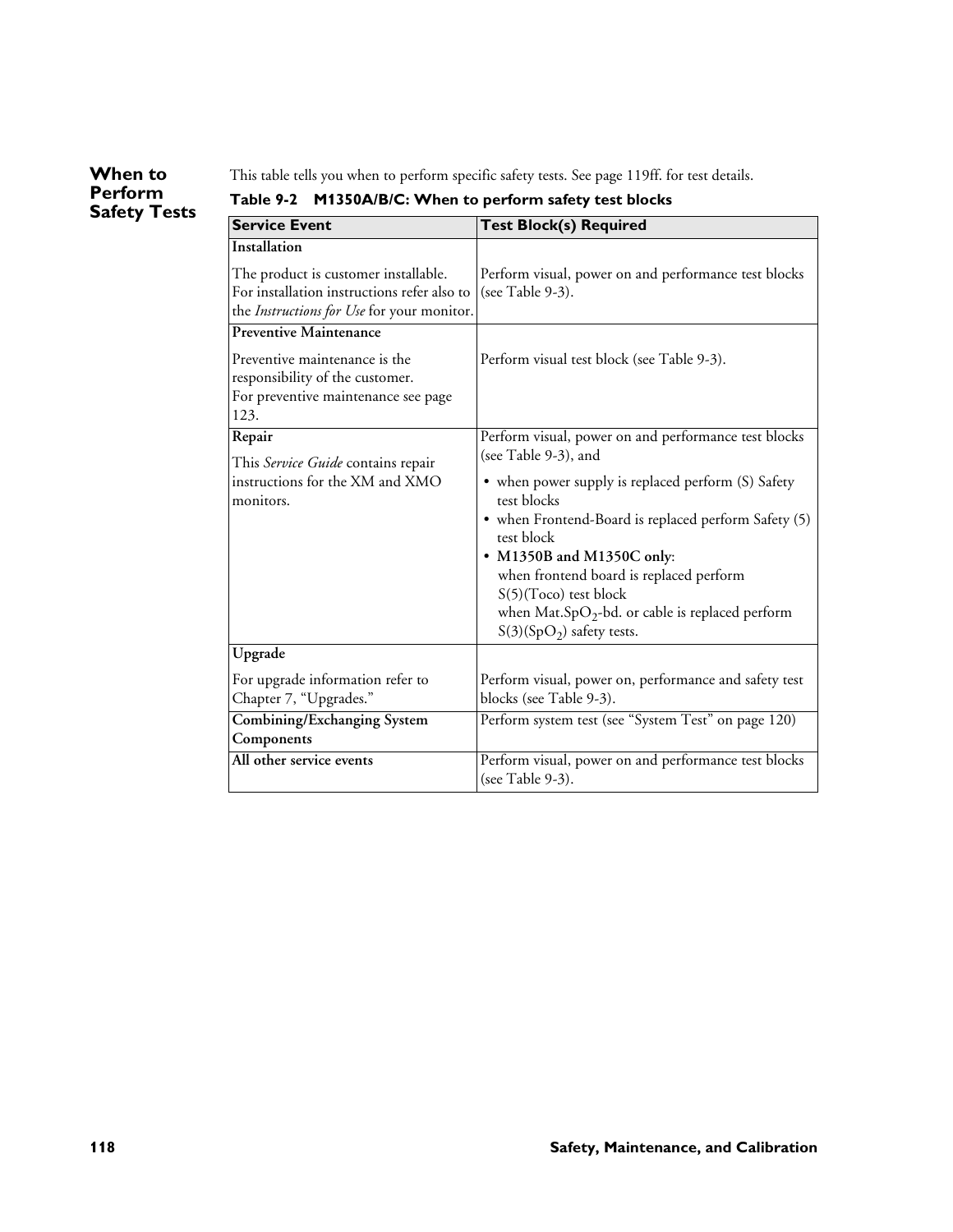#### **How to Carry Out the Safety Tests** Key to Table 9-3:  $P = Pass, F = Fail, X = test result value to be recorded.$

| <b>Test Block</b><br><b>Test or Inspection to be Performed</b>                                                                                                                                                                                                                 |                                                                                                                                                | <b>Expected Test Results</b>                                                                                                                | <b>What to Record</b><br>on Service<br><b>Record (Philips</b><br><b>Personnel only)</b> |  |
|--------------------------------------------------------------------------------------------------------------------------------------------------------------------------------------------------------------------------------------------------------------------------------|------------------------------------------------------------------------------------------------------------------------------------------------|---------------------------------------------------------------------------------------------------------------------------------------------|-----------------------------------------------------------------------------------------|--|
| <b>Visual</b>                                                                                                                                                                                                                                                                  | Inspect the unit, transducers and cables for<br>any damage.<br>Are they free of damage?                                                        | If Yes, Visual test is passed.                                                                                                              | $V: P$ or $V: F$                                                                        |  |
| Power On                                                                                                                                                                                                                                                                       | Power on the unit.<br>Does the self-test complete successfully?                                                                                | If Yes, Power On test is passed.                                                                                                            | PO:P or PO:F                                                                            |  |
| Performance                                                                                                                                                                                                                                                                    | Perform the quick test and parameter test as<br>described on page 114 and page 112<br>respectively.<br>Do these tests complete without errors? | If Yes, Performance Test is<br>passed.                                                                                                      | P:P or P:F                                                                              |  |
| Safety:                                                                                                                                                                                                                                                                        | Perform Safety Test (1): Protective Earth.                                                                                                     | With mains cable:<br>Maximum impedance = X1<br>$\left(\rightleftharpoons 200 \text{ mOhms}\right)$                                          | S:P/X1or<br>S: F/X1                                                                     |  |
|                                                                                                                                                                                                                                                                                | Perform Safety Test (2): Enclosure Leakage<br>Current - Normal Condition.                                                                      | With mains cable:<br>Maximum leakage current = X2<br>$(<= 100 \mu A)$                                                                       | $S: P/X2$ or<br>S: F/X2                                                                 |  |
|                                                                                                                                                                                                                                                                                | Perform Safety Test (3): Enclosure Leakage<br>Current - Single Fault Current Open<br>Supply.                                                   | With mains cable:<br>Maximum leakage current = X3<br>$\left( \leq 500 \mu A \right)$<br>(Note: maximum leakage<br>current in the US: 300µA) | $S: P/X3$ or<br>S: F/X3                                                                 |  |
| Perform Safety Test (4): Enclosure Leakage<br>Current - Single Fault Current Open Earth.<br>Safety Test (5): Patient Leakage Current -<br>Single Fault Current Mains on Applied Part.<br>ONLY TOCO-input tested: Metron<br>Testconn. (order #19528) or equivalent<br>required. | With mains cable:<br>Maximum leakage current = X4<br>$\left( \leq 500 \mu A \right)$<br>(Note: maximum leakage<br>current in the US: 300µA)    | $S: P/X4$ or<br>S: F/X4                                                                                                                     |                                                                                         |  |
|                                                                                                                                                                                                                                                                                |                                                                                                                                                | With mains cable:                                                                                                                           |                                                                                         |  |
|                                                                                                                                                                                                                                                                                |                                                                                                                                                | Maximum Leakage current = X<br>(<=50µA @ 250V or<br>$\leq$ 20µA @ 120V)                                                                     | $S(5)(Toco):P/X$ or<br>S(5)(Toco):F/X                                                   |  |
|                                                                                                                                                                                                                                                                                | ONLY maternal $SpO2$ input tested: Metron<br>Testconn. (Metron order #19524 and<br>Philips Adapter M1940A) or equivalent<br>required.          | Maximum Leakage current = X<br>(<=50µA @ 250V or<br>$\leq$ 20µA @ 120V)                                                                     | $S(5)(SpO2):P/X$ or<br>S(5)(SpO <sub>2</sub> ):F/X                                      |  |
| System                                                                                                                                                                                                                                                                         | Perform the system test according to IEC<br>60601-1-1, if applicable, after combining<br>equipment to form a system.                           | See Safety Test (2) and Safety<br>Test(3)                                                                                                   | See Safety Test (2)<br>and Safety Test (3)                                              |  |

**Table 9-3 M1350A/B/C: Test and Inspection Matrix**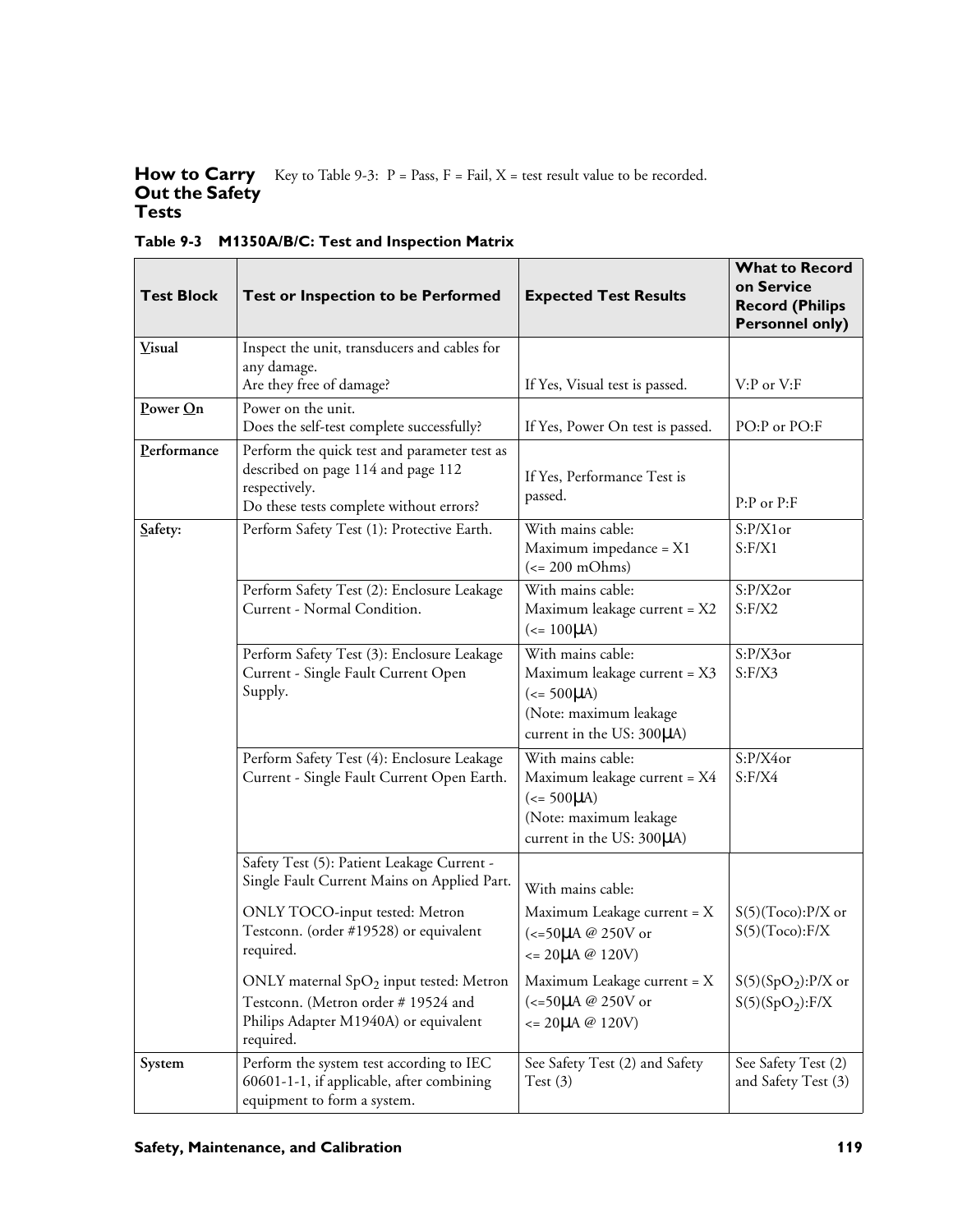**Instrument** You must perform the instrument safety test every time you exchange, repair, upgrade or in any **Safety Test** other way work on the front end board, the power supply, the power inlet or the maternal  $\text{SpO}_2$ board and cable. If you intend to connect the monitor to an OB monitoring system such as Philips OB **TraceVue**, you must perform the instrument safety test with the monitor as a standalone unit, before reconnecting it to the system.

The instrument safety test is made up of four separate tests (see page 122):

- Protective Earth Test
- **Enclosure Leakage Current Normal Condition**
- **Enclosure Leakage Current Single Fault Condition**
- **Reading Patient Leakage Current Single Fault Condition**

# **System Test**

|                                                             | After mounting or setting up a system, or combining or exchanging any system components,<br>perform safety tests as detailed in this Service Guide, and the system test (see also Table 9-2,<br>"M1350A/B/C: When to perform safety test blocks," on page 118, and Table 9-3, "M1350A/B/C:<br>Test and Inspection Matrix," on page 119).                                                   |
|-------------------------------------------------------------|--------------------------------------------------------------------------------------------------------------------------------------------------------------------------------------------------------------------------------------------------------------------------------------------------------------------------------------------------------------------------------------------|
| What is a<br><b>Medical</b><br><b>Electrical</b><br>System? | A medical electrical system is a combination of at least one medical electrical device and other<br>electrical equipment, inter-connected by functional connection or use of a multiple portable<br>socket-outlet.                                                                                                                                                                         |
| General<br><b>Requirements</b><br>for a System              | After installation or subsequent modification, a system must comply with the requirements of the<br>system standard IEC/EN 60601-1-1. Compliance is checked by inspection, testing or analysis, as<br>specified in the IEC 60601-1-1 or in the Instructions for Use.                                                                                                                       |
|                                                             | Note— Medical electrical equipment must comply with the requirements of the general<br>standard IEC/EN 60601-1, its relevant particular standards and specific national<br>deviations.                                                                                                                                                                                                     |
|                                                             | Non-medical electrical equipment shall comply with IEC and ISO safety standards<br>that are relevant to that equipment.                                                                                                                                                                                                                                                                    |
|                                                             | Relevant standards for some non-medical electrical equipment may have limits for enclosure<br>leakage currents higher than required by the standard IEC 60601-1-1. These higher limits are<br>acceptable only outside the patient environment. It is essential to reduce enclosure leakage currents<br>when non-medical electrical equipment is to be used within the patient environment. |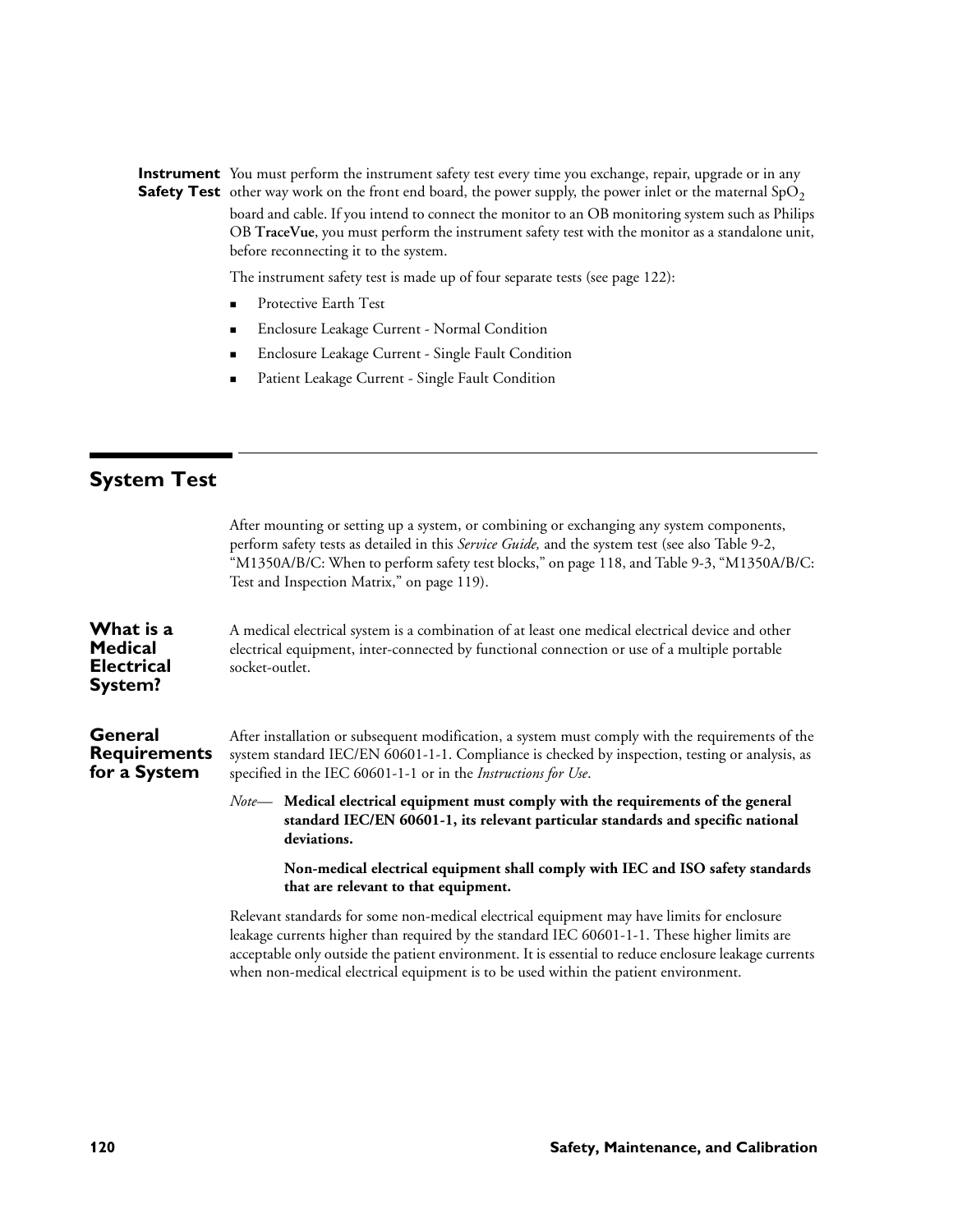This illustration shows a system where both the medical electrical equipment and the non-medical electrical equipment is situated at the patient's bedside.



#### **Warning**

**System Example**

**Do not connect any devices that are not supported as part of a system.**

**Any non-medical device placed and operated in the patient's vicinity must be powered via an approved separation device that ensures mechanical fixing of the powercords and covering of any unused power outlets.**

**Do not use additional AC mains extension cords or multiple portable socket-outlets. If a multiple portable socket-outlet without a separation device is used, the interruption of its protective earthing may result in enclosure leakage currents equal to the sum of the individual earth leakage currents.**

If the personal computer (or any other non-medical electrical device) is situated outside the medically used room, you must take measures to reduce leakage currents, such as providing an additional protective earth, a non-conducting enclosure, or a separation device.

We highly recommend to use a separation device whenever you connect non-medical electrical equipment.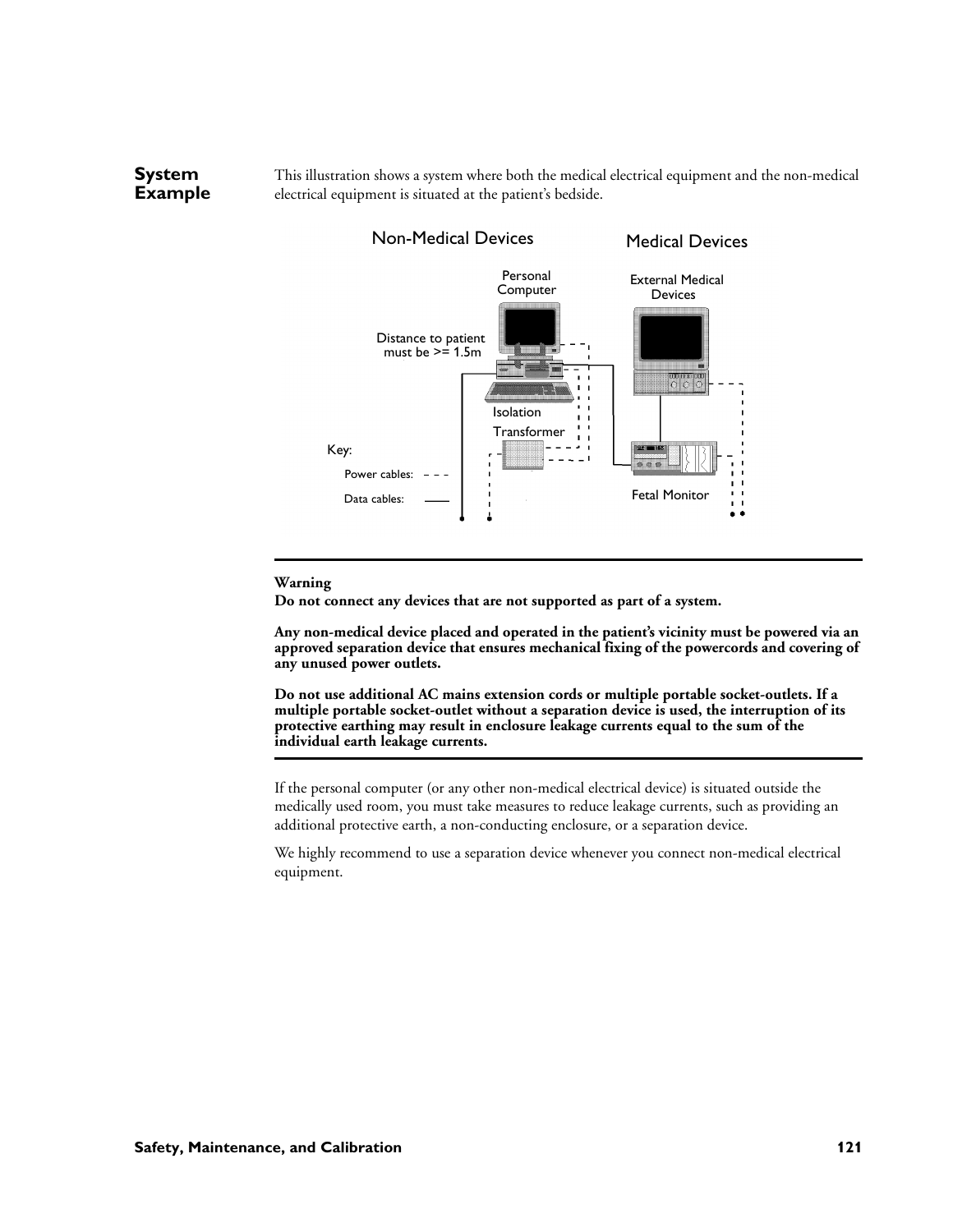| Safety Test (1): Test to perform:                                                              |                                                                                                                                                                                     |                                                                                                                                                                                                                                                                                                                                                                                                                                                                                  |  |
|------------------------------------------------------------------------------------------------|-------------------------------------------------------------------------------------------------------------------------------------------------------------------------------------|----------------------------------------------------------------------------------------------------------------------------------------------------------------------------------------------------------------------------------------------------------------------------------------------------------------------------------------------------------------------------------------------------------------------------------------------------------------------------------|--|
| <b>Protective Earth</b><br>Test                                                                | Safety test according to IEC 60601-1 (Clause 18).<br>Report the highest value.                                                                                                      | The protective earth test measures impedance of Protective Earth (PE) terminal to all exposed<br>metal parts of Instrument under Test (IUT), which are connected to the Protective Earth (PE) for<br>safety reasons. Normally it includes the wiring in the mains cable (max. 200 mOhm).<br>A test current of 25 Amps is applied for 5 to 10 seconds. It is recommended to flex the main cable<br>during the test to identify potential bad contact or damage to the earth wire. |  |
| Safety Test (2): Test to perform:                                                              |                                                                                                                                                                                     |                                                                                                                                                                                                                                                                                                                                                                                                                                                                                  |  |
| <b>Enclosure</b><br><b>Leakage Current</b><br><b>Test</b><br>- Normal<br><b>Condition (NC)</b> | Instrument Under Test; it tests normal and reversed polarity.<br>For Type BF and CF Applied Parts the test measures AP/GND.<br>Safety Test according to IEC 60601-1 (Clause 19.4g). | The enclosure leakage current: normal condition is applicable to Class 1 and 2 equipment, type B,<br>BF, and CF Applied Parts. The test measures leakage current of exposed metal parts of the                                                                                                                                                                                                                                                                                   |  |
|                                                                                                | Report the highest value.                                                                                                                                                           |                                                                                                                                                                                                                                                                                                                                                                                                                                                                                  |  |
| Safety Test (3): Test to perform:                                                              |                                                                                                                                                                                     |                                                                                                                                                                                                                                                                                                                                                                                                                                                                                  |  |
| <b>Enclosure</b><br><b>Leakage Current</b>                                                     |                                                                                                                                                                                     | The enclosure leakage current: single fault condition open supply is applicable to Class 1 and 2<br>equipment, type B, BF, and CF Applied Parts. The test measures leakage current of exposed metal                                                                                                                                                                                                                                                                              |  |
| <b>Test</b><br>- Single Fault                                                                  |                                                                                                                                                                                     | parts of Instrument Under Test with one supply lead interrupted; it tests normal and reversed                                                                                                                                                                                                                                                                                                                                                                                    |  |
| <b>Condition (SFC)</b>                                                                         | polarity.<br>For type BF and CF Applied Parts measures AP/GND.                                                                                                                      |                                                                                                                                                                                                                                                                                                                                                                                                                                                                                  |  |
| <b>Open Supply</b>                                                                             | Safety Test according IEC 60601-1 (Clause 19.4g).<br>Report the highest value.                                                                                                      |                                                                                                                                                                                                                                                                                                                                                                                                                                                                                  |  |
| Safety Test (4): Test to perform:                                                              |                                                                                                                                                                                     |                                                                                                                                                                                                                                                                                                                                                                                                                                                                                  |  |
| <b>Enclosure</b><br><b>Leakage Current</b><br>- Single Fault<br><b>Condition Open</b>          | polarity.                                                                                                                                                                           | The enclosure leakage current: single fault condition open earth (ground) is applicable to Class 1<br>equipment, type B, BF and CF Applied Parts. The test measures leakage current of exposed metal<br>parts of Instrument Under Test with Protective Earth open-circuit; it tests normal and reversed                                                                                                                                                                          |  |
| Earth (Ground)                                                                                 | For type BF and CF Applied Parts the test measures AP/GND.<br>Safety Test according IEC 60601-1 (Clause 19.4g).                                                                     |                                                                                                                                                                                                                                                                                                                                                                                                                                                                                  |  |
|                                                                                                | Report the highest value.                                                                                                                                                           |                                                                                                                                                                                                                                                                                                                                                                                                                                                                                  |  |
| Safety Test (5): Test to perform:                                                              |                                                                                                                                                                                     |                                                                                                                                                                                                                                                                                                                                                                                                                                                                                  |  |
| <b>Patient Leakage</b><br><b>Current Test -</b><br>AС                                          | tested. This test is applicable for ECG and $SpO2$ .                                                                                                                                | The patient leakage current test measures patient leakage current from the applied part to the earth<br>caused by external main voltage on the applied part. Each polarity combination possible must be                                                                                                                                                                                                                                                                          |  |
|                                                                                                | Safety Test according IEC 60601-1 (Clause 19.4h).<br>Report the highest value.                                                                                                      |                                                                                                                                                                                                                                                                                                                                                                                                                                                                                  |  |
|                                                                                                | <b>Abbreviations</b>                                                                                                                                                                |                                                                                                                                                                                                                                                                                                                                                                                                                                                                                  |  |
|                                                                                                | AP: Applied Parts                                                                                                                                                                   | <b>IUT: Instrument Under Test</b>                                                                                                                                                                                                                                                                                                                                                                                                                                                |  |
|                                                                                                | GND: Ground                                                                                                                                                                         | PE: Protective Earth                                                                                                                                                                                                                                                                                                                                                                                                                                                             |  |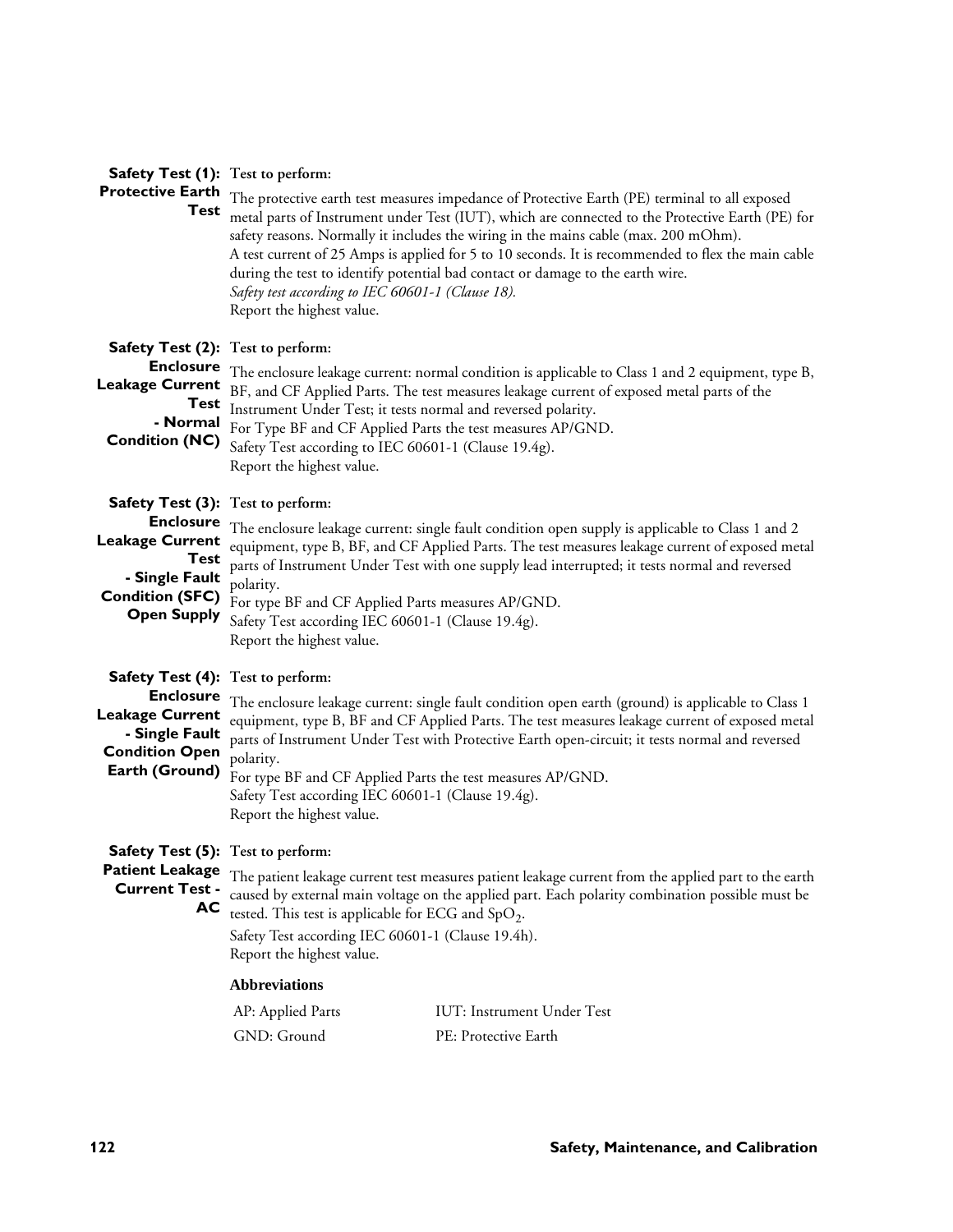# **Regular Maintenance**

ī.

|                                        | The care and cleaning requirements that apply to the monitor and the monitoring accessories are<br>described in the <i>Instructions for Use</i> . This section details the periodic maintenance recommended<br>for the monitor and accessories.                                                                                                 |  |  |  |  |
|----------------------------------------|-------------------------------------------------------------------------------------------------------------------------------------------------------------------------------------------------------------------------------------------------------------------------------------------------------------------------------------------------|--|--|--|--|
| <b>Mechanical</b><br>Inspection        | Inspect all exposed screws for tightness. Check all printed circuit boards are firmly seated in their<br>connectors. All rear panel connections must be tight. Check the condition of all external cables,<br>especially for splits or cracks and signs of twisting. If serious damage is evident, the cable should be<br>replaced immediately. |  |  |  |  |
| Recorder<br>Maintenance                | The recorder platen, thermal print head and paper sensing mechanism must be cleaned at least<br>once per year, or when needed (when traces become faint).                                                                                                                                                                                       |  |  |  |  |
|                                        | Clean the assemblies as follows:                                                                                                                                                                                                                                                                                                                |  |  |  |  |
|                                        | Clean the recorder platen with a lint-free cloth using a soap/water solution.                                                                                                                                                                                                                                                                   |  |  |  |  |
|                                        | Wipe the thermal array using a cotton swab moistened with 70% Isopropyl alcohol based<br>solution.                                                                                                                                                                                                                                              |  |  |  |  |
|                                        | Check the paper sensing mechanism is dust free.                                                                                                                                                                                                                                                                                                 |  |  |  |  |
|                                        | Batteries: Replace the batteries with two alkaline 1.5 Volt size N batteries (recommended<br>▪<br>type: MN9100). For instructions refer to "Batteries" on page 173.                                                                                                                                                                             |  |  |  |  |
| <b>Ultrasound</b><br><b>Transducer</b> | Use of ultrasound gel that is not approved by Philips may reduce signal quality and may damage<br>the transducer. This type of damage is not covered by warranty.                                                                                                                                                                               |  |  |  |  |
|                                        | Visual Check Ensure there are no cracks in the transducer dome, that the cable is not cracked or broken, and<br>that there are no cracks on the connector plug.                                                                                                                                                                                 |  |  |  |  |
| Electrical Check 1.                    | Connect the transducer to either the Cardio 1/Combi or Cardio 2 socket. (Both the<br>connector and socket are red, and keyed so that they mate in only one position.)<br>Ensure that:                                                                                                                                                           |  |  |  |  |
|                                        | The signal quality indicator is red<br>٠                                                                                                                                                                                                                                                                                                        |  |  |  |  |
|                                        | The FHR numerical display is blank<br>$\bullet$                                                                                                                                                                                                                                                                                                 |  |  |  |  |
|                                        | When the recorder is switched on, the date, time, mode and paper speed are printed on<br>$\bullet$<br>the recorder trace.                                                                                                                                                                                                                       |  |  |  |  |
|                                        | Turn the loudspeaker volume up to an audible level.<br>2.                                                                                                                                                                                                                                                                                       |  |  |  |  |
|                                        | The ultrasound transducer contains seven piezoelectric crystals. Basic functioning of each can<br>3.<br>be verified by holding a flat bottomed pencil or similar above each crystal and moving it up<br>and down as shown.                                                                                                                      |  |  |  |  |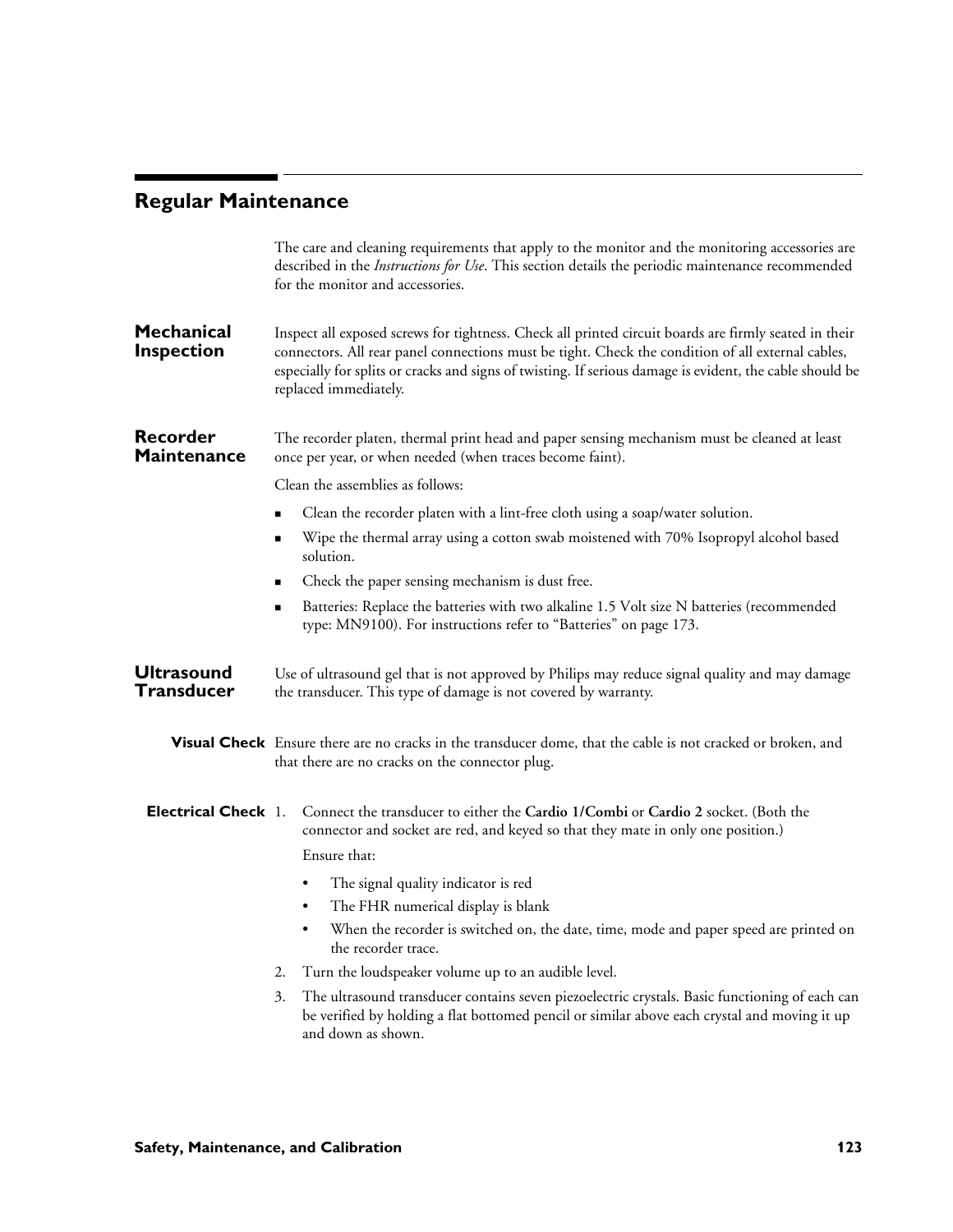

**Figure 9-2 Testing an Ultrasound Transducer using a Pen**

A sound should be heard for each crystal tested. The pen should be held 2 to 3 cm from the transducer surface when the test is carried out.



#### ustrancs.hpg

pop21sca.tif

### **Figure 9-3 Position of Crystals in an Ultrasound Transducer**

4. A sound should also be heard when the transducer is moved back and forth over a solid surface, or the hand as shown below.



**Figure 9-4 Checking an Ultrasound Transducer**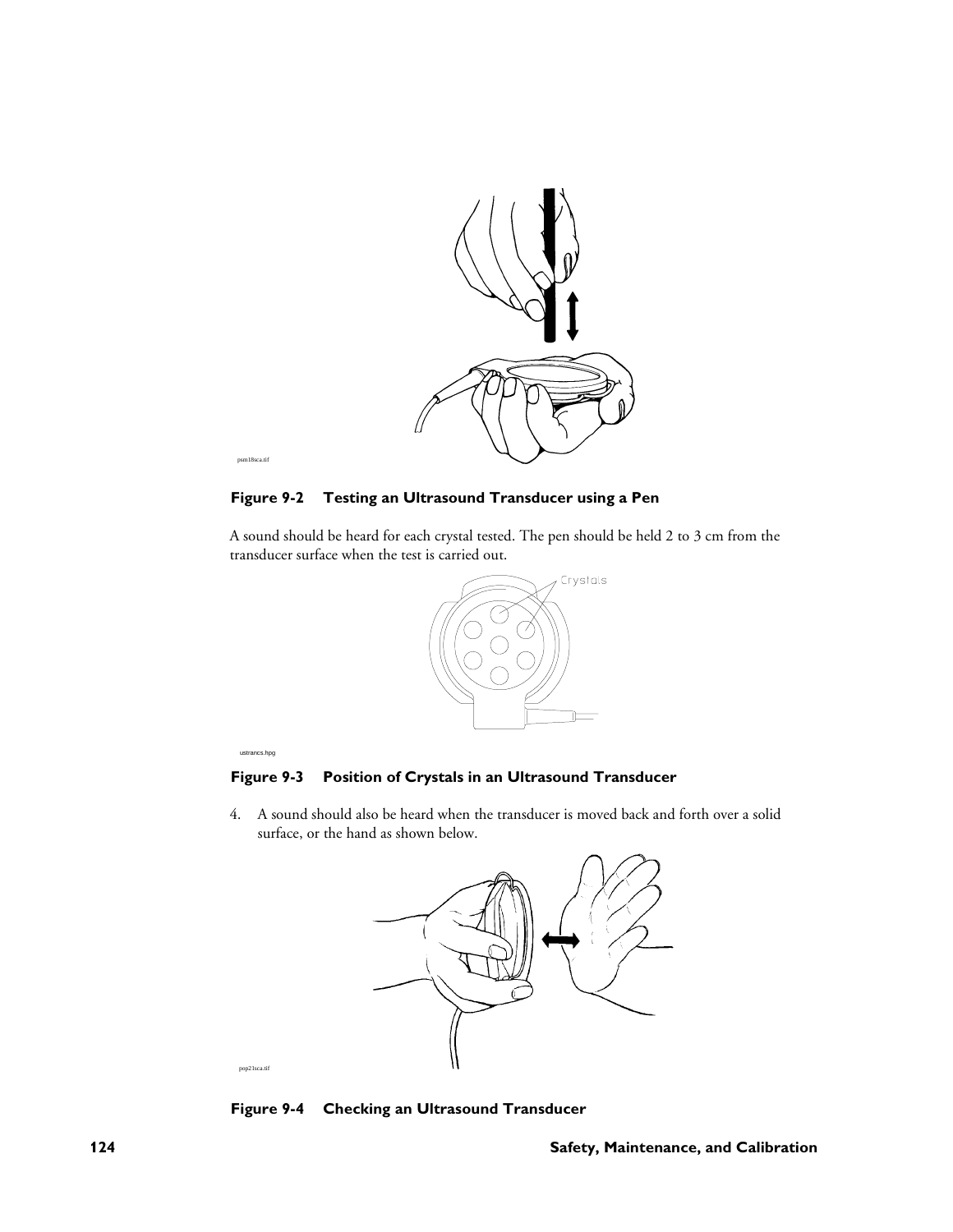If the tests are not as outlined above, repeat the tests with another transducer. If this does not solve the problem, refer to Chapter 10, "Troubleshooting."

The transducers are sealed and are **NOT** repairable, but the connectors can be exchanged.

# **TOCO Transducer**

**Visual Check** Ensure that the transducer housing is sound, that the cable is not cracked or broken, and that there are no cracks on the connector plug.

**Electrical Check** 1. Connect the Toco transducer to the **Toco** socket. (Both the connector and socket are brown, and keyed so that they mate in only one position.)

Ensure that:

- the Toco display shows 20.
- when the recorder is switched on, the date, time, mode and paper speed are printed on the recorder trace.
- 2. Press the transducer button firmly and look for a deflection on the display and recorder. The external Toco display maximum is 100 units.
- 3. Lay the transducer face up on a flat surface for a few seconds.
- 4. Press the Toco Baseline Key to re-adjust the Toco display to 20.
- 5. Turn the transducer over so that the button is face down on the flat surface. Hold the cable at a point 25 cm from the transducer and ensure that the transducer touches the flat surface only with the button and that the transducer is parallel to the flat surface.

The Toco display should read between 40 to 50 units.



*Note—* The illustration does not show the cable. The appearance of the transducer may differ from the illustration.

If the test results are not as outlined above, repeat the test with another transducer. If this does not solve the problem, refer to Chapter 10, "Troubleshooting."

The transducers are sealed and are **NOT** repairable, but the connectors can be exchanged.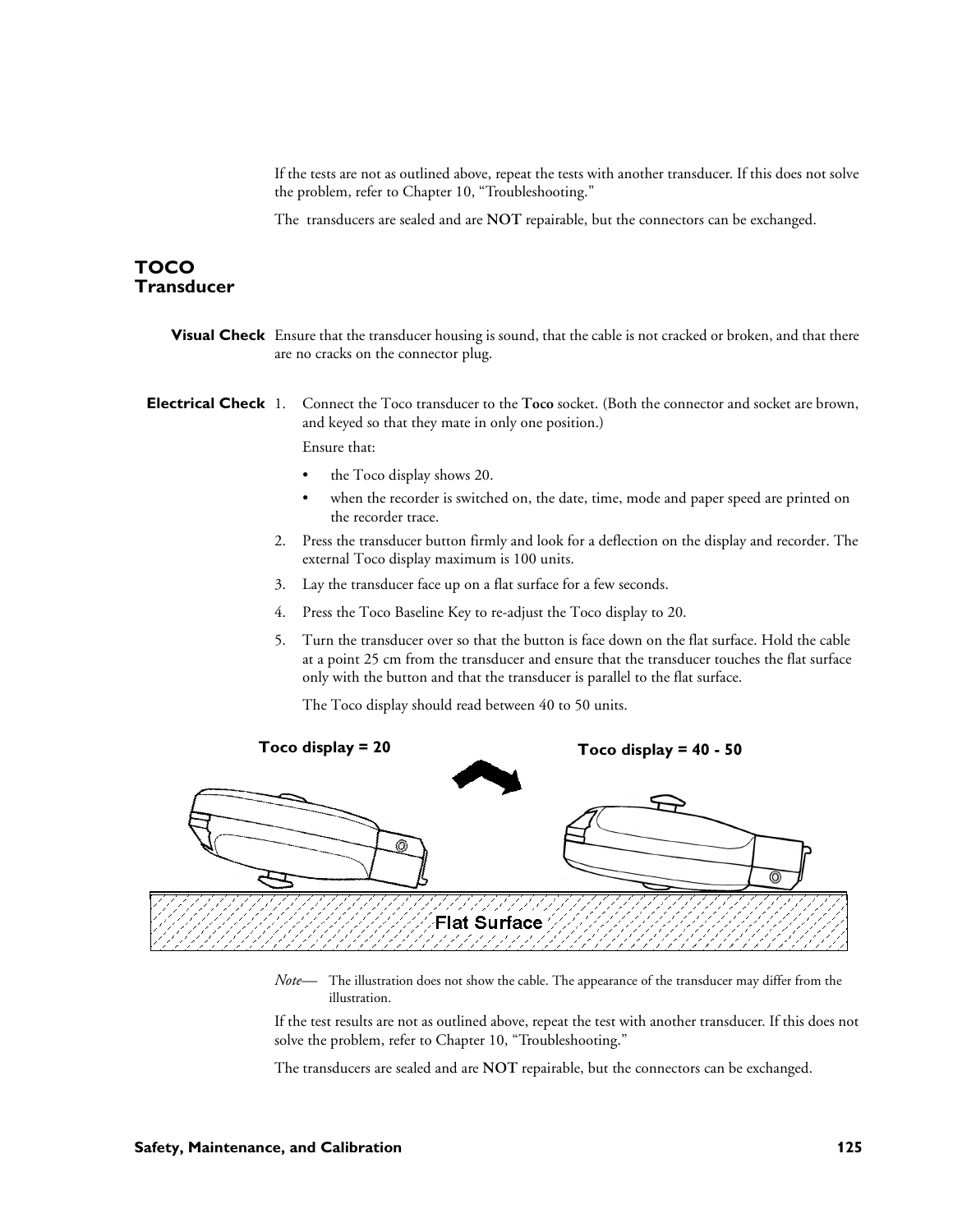The external Toco recorder display can be between 0 and 127 units. If the test fails, repeat using another transducer. If it still fails, refer to Chapter 10, "Troubleshooting." After the test, you must zero the system by pressing the Toco Baseline Key.

# **IUP Transducer**

**Visual Check** Ensure there are no cracks in the transducer or its accessories, that the cable is not cracked or broken, and there are no cracks on the connector plug.

**Electrical Check** 1. Connect the transducer to the Toco socket.

Ensure that:

- the display shows 0.
- when the recorder is switched on, the date, time, mode and paper speed are printed on the recorder trace.
- 2. Choose one of the tests below, according to which IUP transducer you are testing:
	- If your IUP transducer has a "zero" button built into the adapter cable itself, press this to intentionally short circuit the cable. The monitor display should read +/- 3mmHG while you press the button. This indicates that the monitor and leads are working properly.
	- If your IUP transducer has no "zero" button, press and hold  $\sqrt{\frac{1\text{est}}{1}}$ . Ensure that the display and recorder trace alternate between 10 and 60 units (for periods of 2 seconds) for as long as the key is pressed. The IUP display is limited to +127 / -99. Gently apply pressure to the transducer diaphragm by pressing the syringe plunger, and look for an increase on the display and recorder.

If the test results are not as outlined above, try another transducer. If this does not solve the problem, refer to Chapter 10, "Troubleshooting."

# **Maternal SpO<sub>2</sub> Transducer**

 **Visual Check** Ensure there are no cracks in the transducer and that the cable is not cracked or broken, and there are no cracks on the connector plug.

**Electrical Check** 1. Connect the transducer to the maternal SpO<sub>2</sub> socket.

Ensure that:

- the LEDs in the transducer head are lit
- the LCD display shows **?** for pulse and **?**  $\frac{1}{2}$  for saturation and  $\frac{1}{2}$  **no pulse**.
- when the recorder is switched on, the date, time, mode and paper speed are printed on the recorder trace.
- 2. Press and hold the **Test** key for a short while. Ensure that the display and recorder trace show maternal  $SpO<sub>2</sub>$  value of 99% and maternal heart rate of 120 bpm.
- 3. To check out the transducer perform a self measurement using your own finger.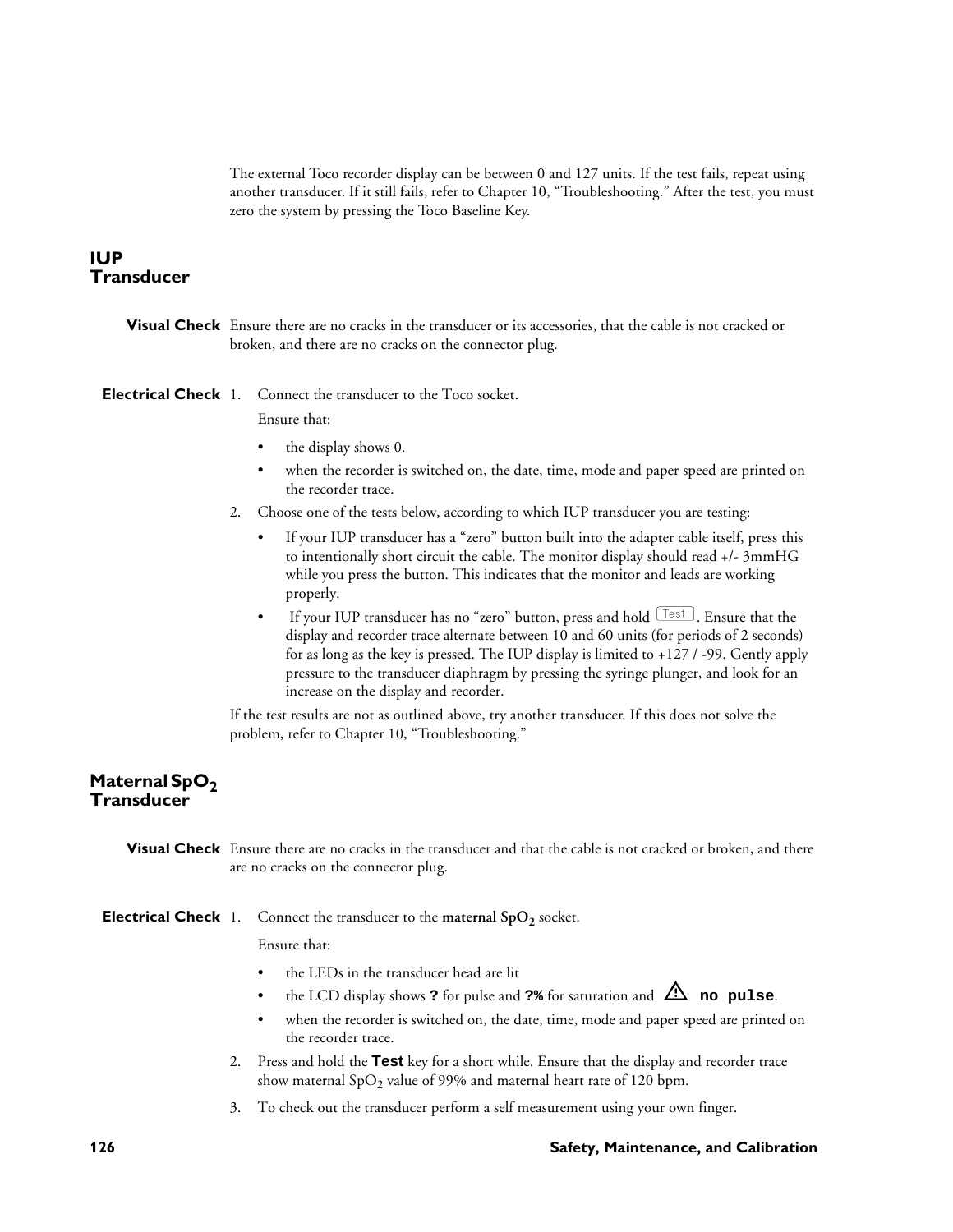If the test results are not as outlined above, try another transducer. If this does not solve the problem, refer to Chapter 10, "Troubleshooting" for details about how to check the  $SpO<sub>2</sub>$  board and cable.

# **ECG: M1364A Patient Module**

**Visual Check** Ensure there are no cracks in the patient module and that the cable is not cracked or broken, and there are no cracks on the connector plug.

> To verify the operation of the M1364A Patient Module with the M1362B (DECG) or M1363A (MECG) adapter cable, use the following procedure:

1. Plug the M1364A Patient Module into the Cardio 1/Combi socket of the Fetal Monitor without the adapter cable M1362B or M1363A connected.

**Result:** Cardio 1/Combi channel display **must** show "NOP".

*Note—*In the presence of strong fields (50-60Hz), "nop" may disappear even without additional cabling.

2. Connect the M1362B or M1363A adapter cable to the M1364A Patient Module. With open connections (i.e. no connection to electrode(s) on patient), the fetal monitor's signal quality indicator should be red, and either no numeric in the display, or "nop".

*Note—*The position of the M1364A and the M1362B or M1363A cable relative to each other can influence the displayed result, e.g. an antenna may be unintentionally created, receiving spurious signals.

#### **Testing DECG** Take an unused Fetal Scalp Electrode, and connect it to the DECG adapter cable.

#### Mode: 2 *2. EITHER*

a. Make a short between the spiral electrode and the reference electrode with your fingers (it is best to wet your fingers first).

# **Caution Take care not to injure your fingers.**



**Result:** NOP should disappear.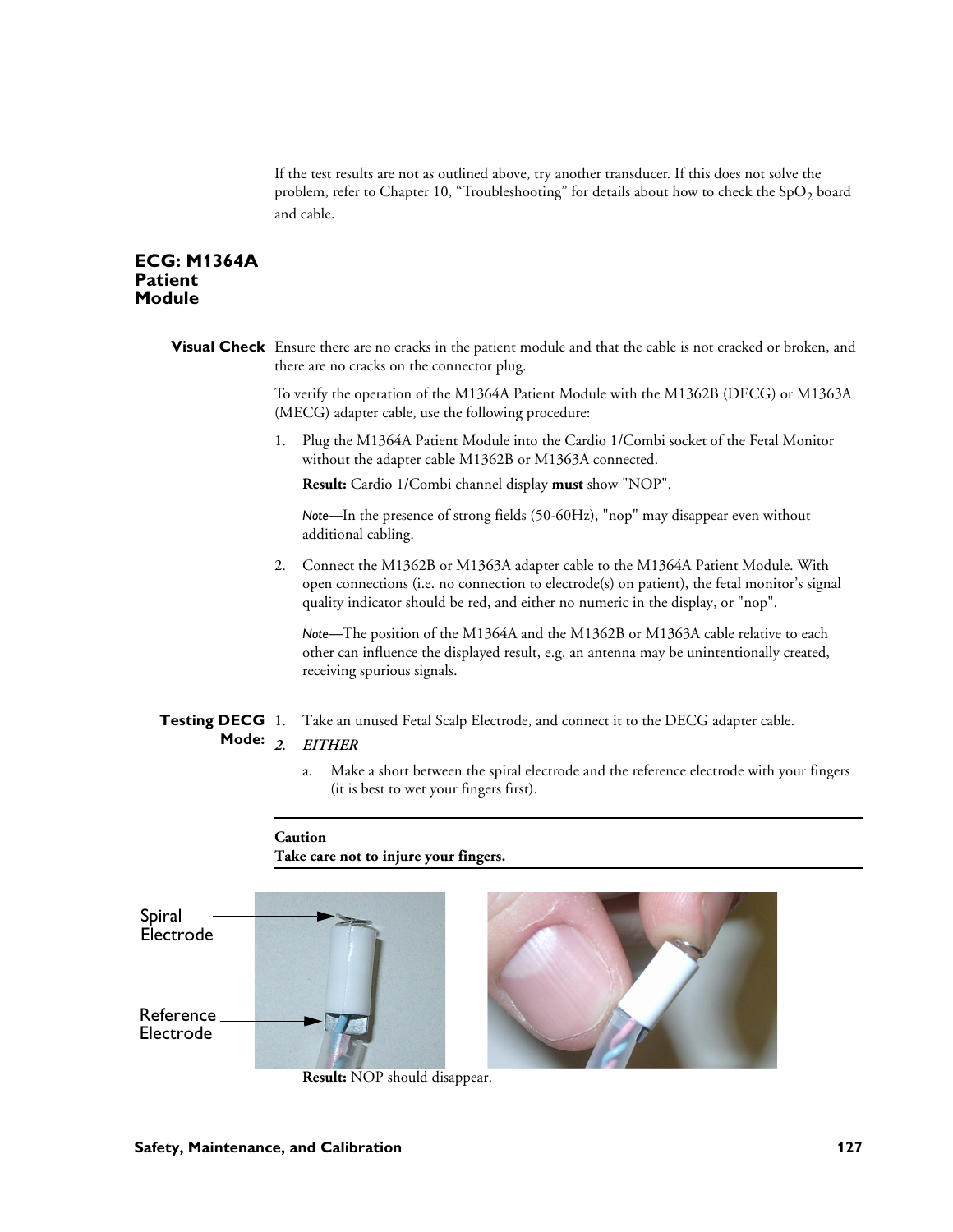#### *OR*

b. Cut off the plastic tip of the fetal scalp electrode (containing the spiral and reference electrodes) from the end of the wires. Strip the insulation from the end of the wires, and connect them to a patient simulator.

*Note—*We do not recommend the use of a specific patient simulator. The use of a patient simulator does not allow checking the specification of the ECG functionality; it allows only a check of general function.

**Result:** "NOP" should disappear.

If the test results are not as outlined above, repeat the test with another M1362B DECG adapter cable and/or M1364A patient module.

**Testing MECG** 1. Attach the MECG adapter cable M1363A to the red color-coded socket on the M1364A.

# **Mode** *2. EITHER*

a. Attach electrodes to the M1363A adapter cable, and apply the electrodes to the skin (for example on the wrists).

#### *OR*

b. Attach the M1363A adapter cable to a patient simulator.

*Note—*We do not recommend the use of a specific patient simulator. The use of a patient simulator does not allow checking the specification of the ECG-Functionality; it allows only a check of general function.

**Result:** You should see MECG values displayed on the maternal LCD display or annotated on the recorder trace.

If the test results are not as outlined above, repeat the test with another M1363A MECG adapter cable and/or M1364A patient module.

# **ECG: M1365A Patient Module**

**Visual Check** Ensure there are no cracks in the patient module and that the cable is not cracked or broken, and there are no cracks on the connector plug.

> To verify the operation of the M1365A Patient Module with the M1362B (DECG) or M1363A (MECG) adapter cable, use the following procedure:

1. Plug the M1365A Patient Module into the Cardio 1/Combi socket of the fetal monitor without the adapter cable M1362B or M1363A connected.

**Result:** Cardio 1/Combi channel display must show " - - - ".

2. Connect the M1362B or M1363A adapter cable to the M1365A Patient Module. With open connections (i.e. no connection to electrode/s on patient), the fetal monitor's signal quality indicator should be red, and either no numeric in the display, or "NOP".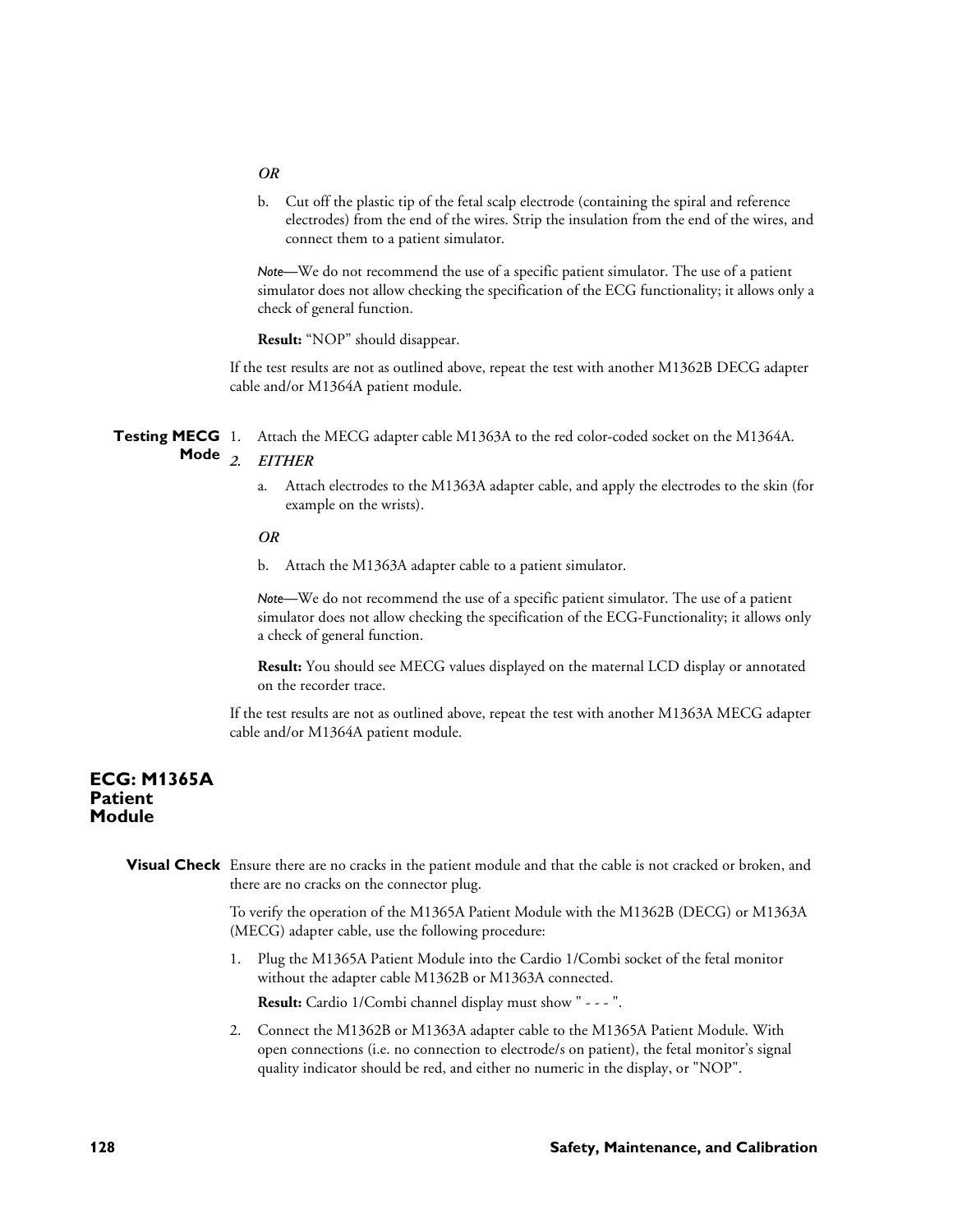*Note—*The position of the M1365A and the M1362B or M1363A cable relative to each other can influence the displayed result, e.g. an antenna may be unintentionally created, receiving spurious signals.

#### **Testing DECG** Take an unused Fetal Scalp Electrode, and connect it to the DECG adapter cable.

#### Mode<sub>2.</sub> *2. EITHER*

a. Make a short between the spiral electrode and the reference electrode with your fingers (it is best to wet your fingers first)

# **Caution Take care not to injure your fingers.**



**Result:** NOP should disappear.

#### *OR*

a. Cut off the plastic tip of the fetal scalp electrode (containing the spiral and reference electrodes) from the end of the wires. Strip the insulation from the end of the wires, and connect them to a patient simulator.

*Note—*We do not recommend the use of a specific patient simulator. The use of a patient simulator does not allow checking the specification of the ECG-Functionality; it allows only a check of general function.

**Result:** NOP should disappear.

If the test results are not as outlined above, repeat the test with another M1362B DECG adapter cable and/or M1365A patient module.

#### **Testing MECG** 1. Attach the MECG adapter cable M1363A to the red color-coded socket on the M1365A. **Mode** *EITHER*

a. Attach electrodes to the M1363A adapter cable, and apply the electrodes to the skin (for example on the wrists).

*OR*

b. Attach the M1363A adapter cable to a patient simulator.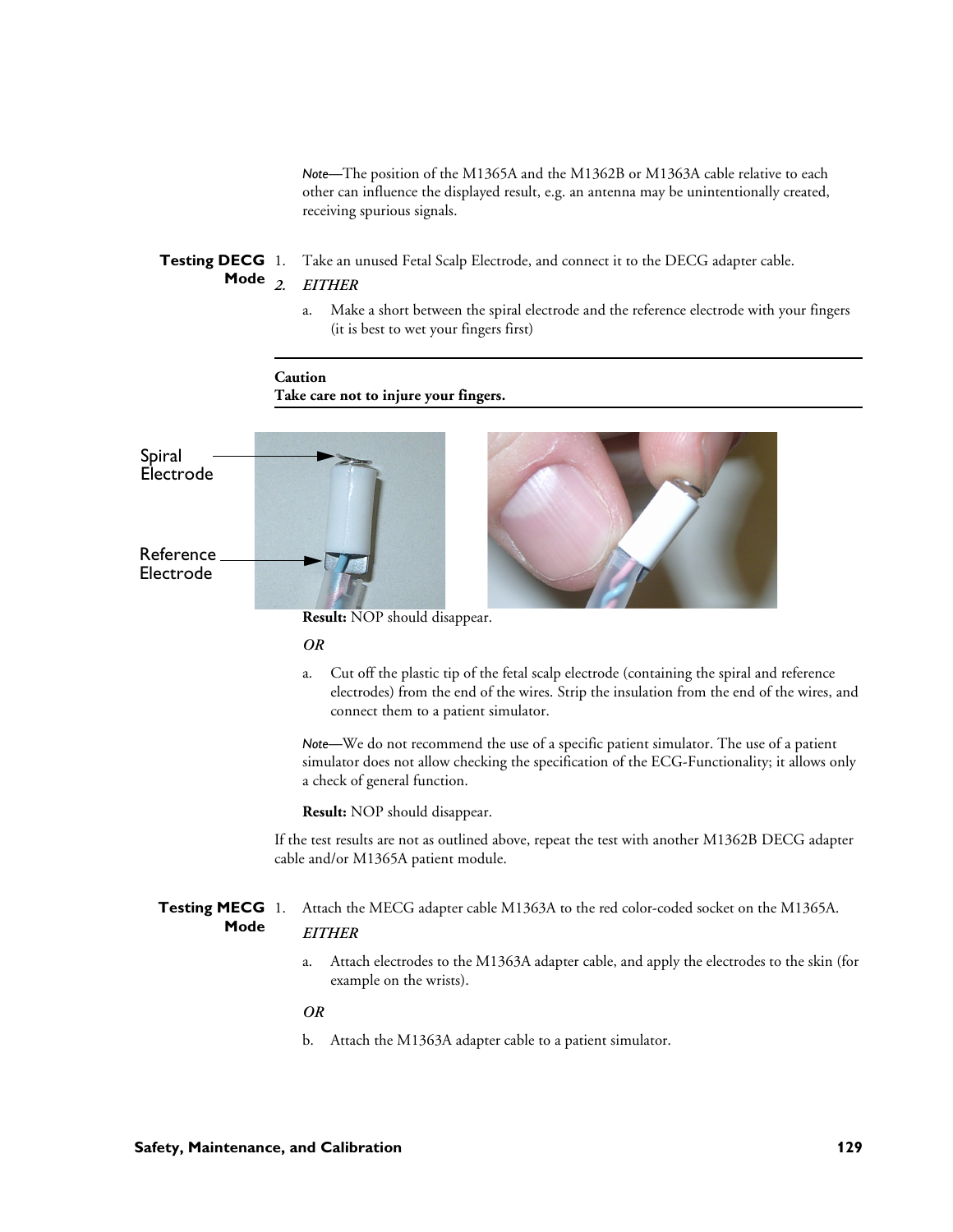*Note—*We do not recommend the use of a specific patient simulator. The use of a patient simulator does not allow checking the specification of the ECG-Functionality; it allows only a check of general function.

**Result:** You should see MECG values displayed on the maternal LCD display and annotated on the recorder trace.

If the test results are not as outlined above, repeat the test with another M1363A MECG adapter cable and/or M1365A patient module.

**Testing with** To verify the operation of the M1365A Patient Module with the Fetal SpO<sub>2</sub> sensor, use the **Fetal SpO<sub>2</sub>** following procedure: **Sensor**

- 1. Connect the patient module to the Cardio 1/Combi socket of the fetal monitor.
- 



3. Connect the  $FSpO<sub>2</sub>$  sensor. Check that the red LED's on the sensor are working and that the monitor  $FSpO<sub>2</sub>$  display shows:

If the test results are not as outlined above, repeat the test with another  $\text{FSpO}_2$  sensor and/or M1365A patient module.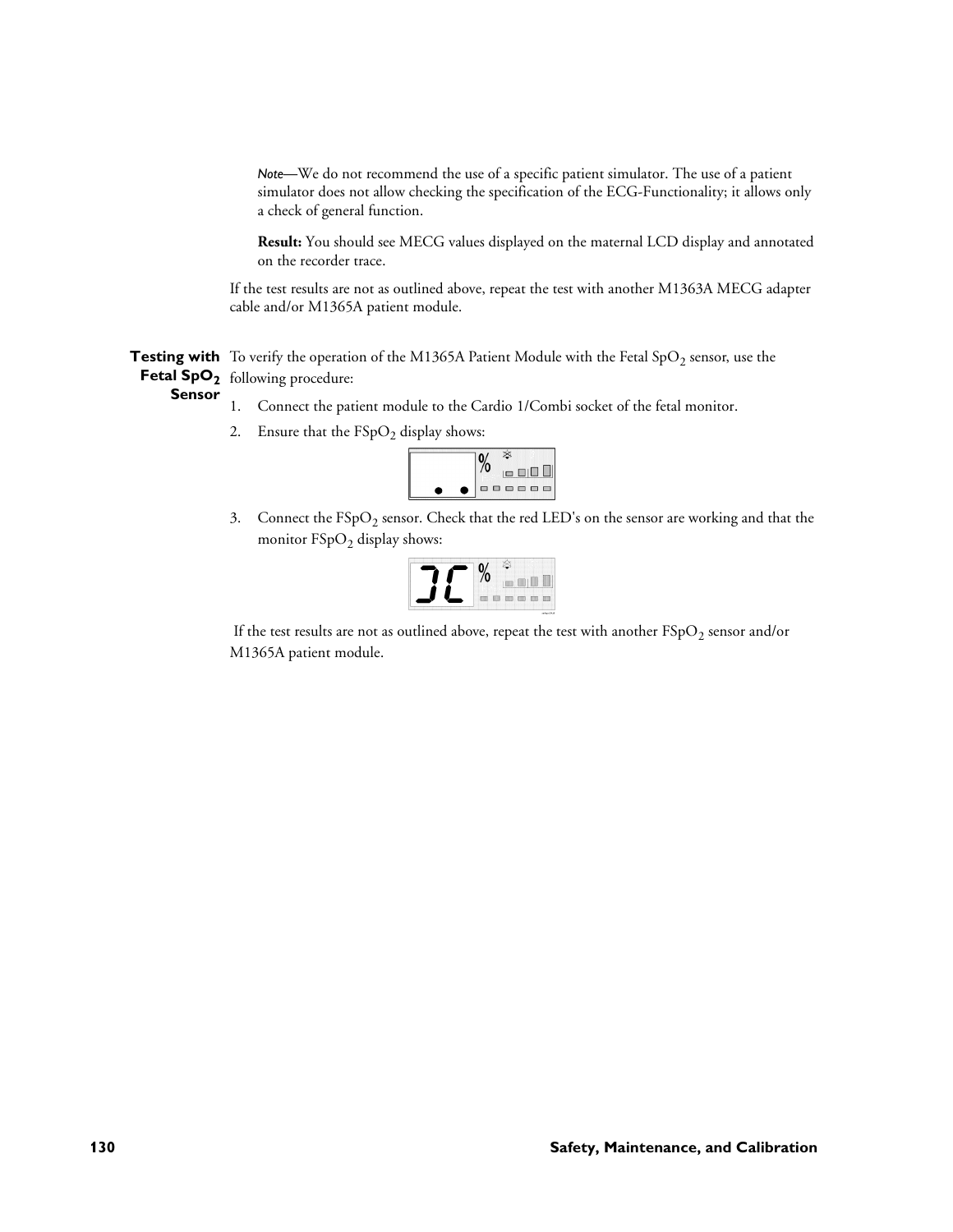# **NIBP Calibration**

Philips recommends that you calibrate the NIBP module at least once every year, or whenever the validity of the readings is in doubt.

Use a calibrated pressure gauge kit to calibrate the NIBP module. If you use a mercury manometer you must connect an expansion container, volume 250ml ±10% to the pressure circuit to simulate the cuff air volume (connecting material can be ordered under part number 78354-67001). A mercury manometer is not as accurate as the recommended pressure gauge and if the manometer tolerance is >1 mmHg calibration cannot be done within Philips specifications.

#### **To enter NIBP calibration mode**

- 1. Disconnect all transducers from the monitor and disconnect, or switch off, Telemetry. Make sure the recorder is on.
- 2. While pressing  $\left[\overline{\mathsf{F}\mathbb{A}}\right]$  press  $\left[\overline{\mathsf{Test}}\right]$ :
	- C01 is shown in the US1/US display.
	- 0 or 1 is shown in the Toco display.
- 3. Press  $\boxed{\mathsf{F} \triangle}$  again to select the Function Menu:
	- **A01** (Print the Error Log) is shown in the US1/US display.
- 4. Press  $\boxed{\text{+}}$  repeatedly to select service setting **A04**.
- 5. Press  $\rightarrow$  **+** $\rightarrow$  and you will see the **Yes** soft key on the LCD screen.

#### **To calibrate NIBP**

This test mode does not use the monitor's internal pump.



**Figure 9-5 Connecting the Pressure Gauge**

- 1. Connect a pressure gauge (0-320 mmHg) to the parameter input socket of the monitor via the cuff tubing.
- 2. Press **Yes** to switch the monitor into calibration mode. This allows you to apply pressure through the NIBP connector and view the current measurement.